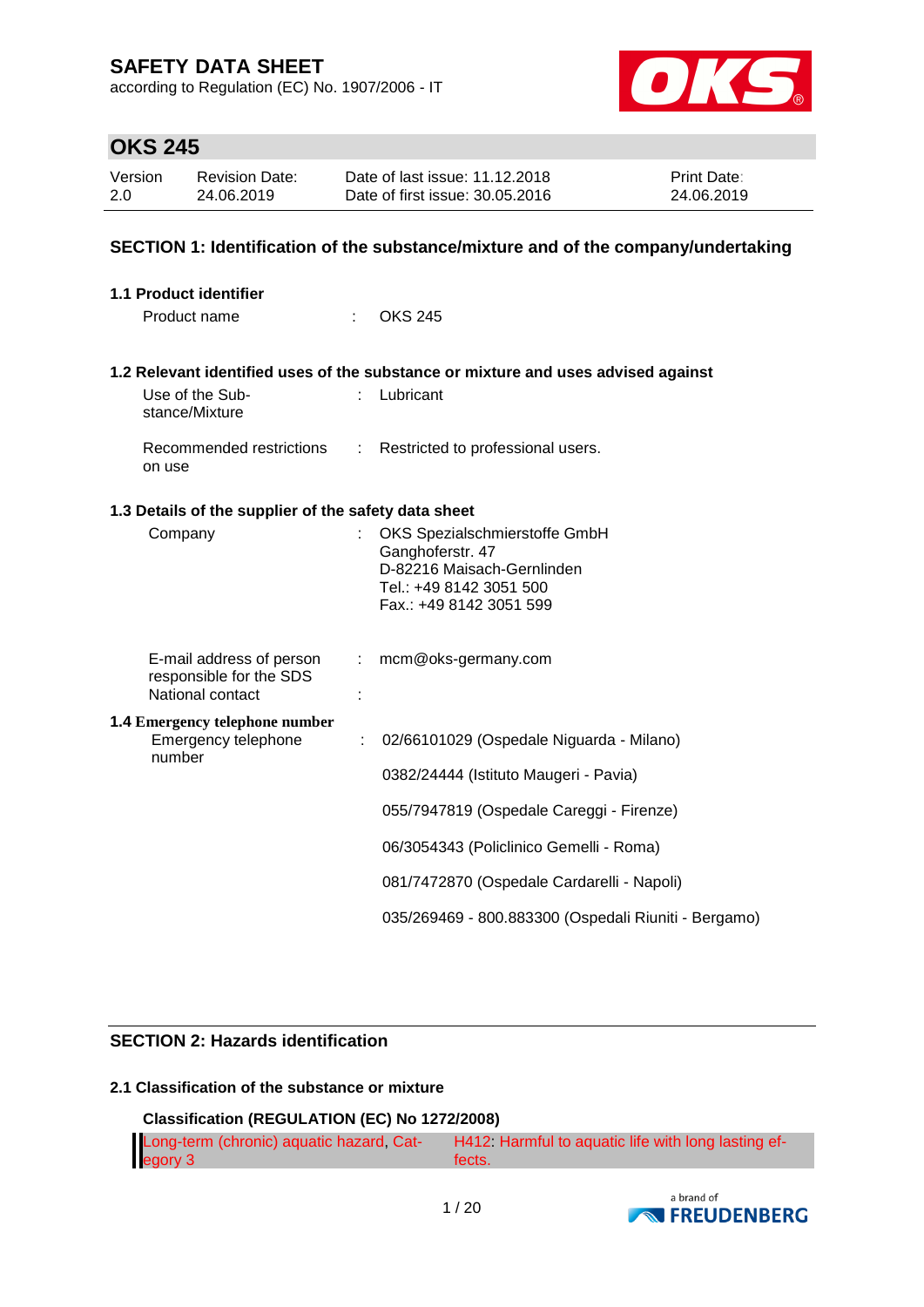according to Regulation (EC) No. 1907/2006 - IT



# **OKS 245**

| Version | <b>Revision Date:</b> | Date of last issue: 11.12.2018  | <b>Print Date:</b> |
|---------|-----------------------|---------------------------------|--------------------|
| 2.0     | 24.06.2019            | Date of first issue: 30.05.2016 | 24.06.2019         |

# $\mathbf{II}$

### **2.2 Label elements**

| Labelling (REGULATION (EC) No 1272/2008) |   |                                        |                                                         |
|------------------------------------------|---|----------------------------------------|---------------------------------------------------------|
| Hazard statements                        |   | H412                                   | Harmful to aquatic life with long lasting ef-<br>fects. |
| Precautionary statements                 | ÷ | <b>Prevention:</b><br>P <sub>273</sub> | Avoid release to the environment.                       |

### **2.3 Other hazards**

This substance/mixture contains no components considered to be either persistent, bioaccumulative and toxic (PBT), or very persistent and very bioaccumulative (vPvB) at levels of 0.1% or higher.

### **SECTION 3: Composition/information on ingredients**

### **3.2 Mixtures**

Chemical nature : Mineral oil.

Thickening agent

| Chemical name                                                                          | CAS-No.<br>$EC-No.$<br>Index-No.<br>Registration number                     | Classification                                                                                                      | Concentration<br>limits<br>M-Factor<br><b>Notes</b> | Concentration<br>(% w/w) |
|----------------------------------------------------------------------------------------|-----------------------------------------------------------------------------|---------------------------------------------------------------------------------------------------------------------|-----------------------------------------------------|--------------------------|
| Kaolin, calcined                                                                       | 92704-41-1<br>296-473-8                                                     | Eye Irrit.2; H319<br><b>STOT SE3; H335</b>                                                                          |                                                     | $>= 1 - < 10$            |
| copper flakes (coated<br>with aliphatic acid)                                          | 7440-50-8<br>029-019-01-X                                                   | Acute Tox.4; H302<br>Acute Tox.3; H331<br>Eye Irrit.2; H319<br>Aquatic Acute1;<br>H400<br>Aquatic Chronic1;<br>H410 | M-Factor: 10/1                                      | $>= 1 - 2.5$             |
| Substances with a workplace exposure limit :                                           |                                                                             |                                                                                                                     |                                                     |                          |
| Distillates (petroleum),<br>hydrotreated heavy<br>paraffinic; Baseoil -<br>unspecified | 64742-54-7<br>265-157-1<br>649-467-00-8<br>01-2119484627-25-<br><b>XXXX</b> |                                                                                                                     | Note L                                              | $>= 30 - 50$             |
| Distillates (petroleum),<br>solvent-dewaxed                                            | 64742-65-0<br>265-169-7                                                     |                                                                                                                     |                                                     | $>= 30 - 50$             |

### **Hazardous components**

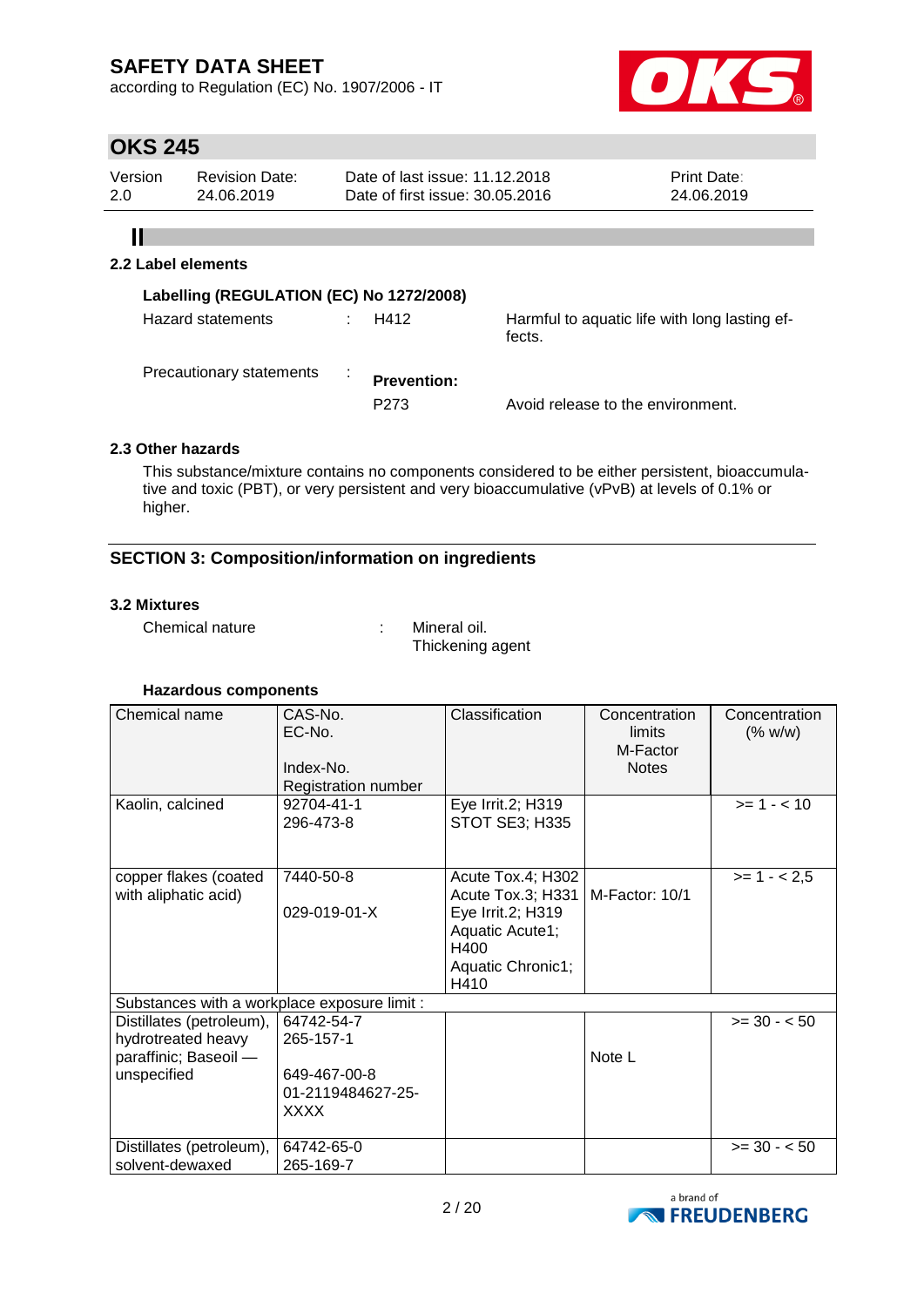according to Regulation (EC) No. 1907/2006 - IT



# **OKS 245**

| Version<br>2.0    | <b>Revision Date:</b><br>24.06.2019 |                                           | Date of last issue: 11.12.2018<br>Date of first issue: 30.05.2016 | <b>Print Date:</b> | 24.06.2019 |
|-------------------|-------------------------------------|-------------------------------------------|-------------------------------------------------------------------|--------------------|------------|
| heavy paraffinic; | Baseoil - unspecified               | 649-474-00-6<br>01-2119471299-27-<br>XXXX |                                                                   | Note L             |            |

For explanation of abbreviations see section 16.

### **SECTION 4: First aid measures**

### **4.1 Description of first aid measures**

| If inhaled              | Remove person to fresh air. If signs/symptoms continue, get<br>medical attention.<br>Keep patient warm and at rest.<br>If unconscious, place in recovery position and seek medical<br>advice.<br>Keep respiratory tract clear.<br>If breathing is irregular or stopped, administer artificial respira-<br>tion. |
|-------------------------|-----------------------------------------------------------------------------------------------------------------------------------------------------------------------------------------------------------------------------------------------------------------------------------------------------------------|
| In case of skin contact | Remove contaminated clothing. If irritation develops, get med-<br>ical attention.<br>Wash off with soap and water.<br>Wash clothing before reuse.<br>Thoroughly clean shoes before reuse.                                                                                                                       |
| In case of eye contact  | Rinse immediately with plenty of water, also under the eyelids,<br>for at least 10 minutes.<br>If eye irritation persists, consult a specialist.                                                                                                                                                                |
| If swallowed            | Move the victim to fresh air.<br>If unconscious, place in recovery position and seek medical<br>advice.<br>Keep respiratory tract clear.<br>Do not induce vomiting without medical advice.<br>Never give anything by mouth to an unconscious person.                                                            |
|                         | 4.2 Most important symptoms and effects, both acute and delayed                                                                                                                                                                                                                                                 |
| Symptoms                | No information available.                                                                                                                                                                                                                                                                                       |
| <b>Risks</b>            | None known.                                                                                                                                                                                                                                                                                                     |

### **4.3 Indication of any immediate medical attention and special treatment needed**

Treatment : No information available.

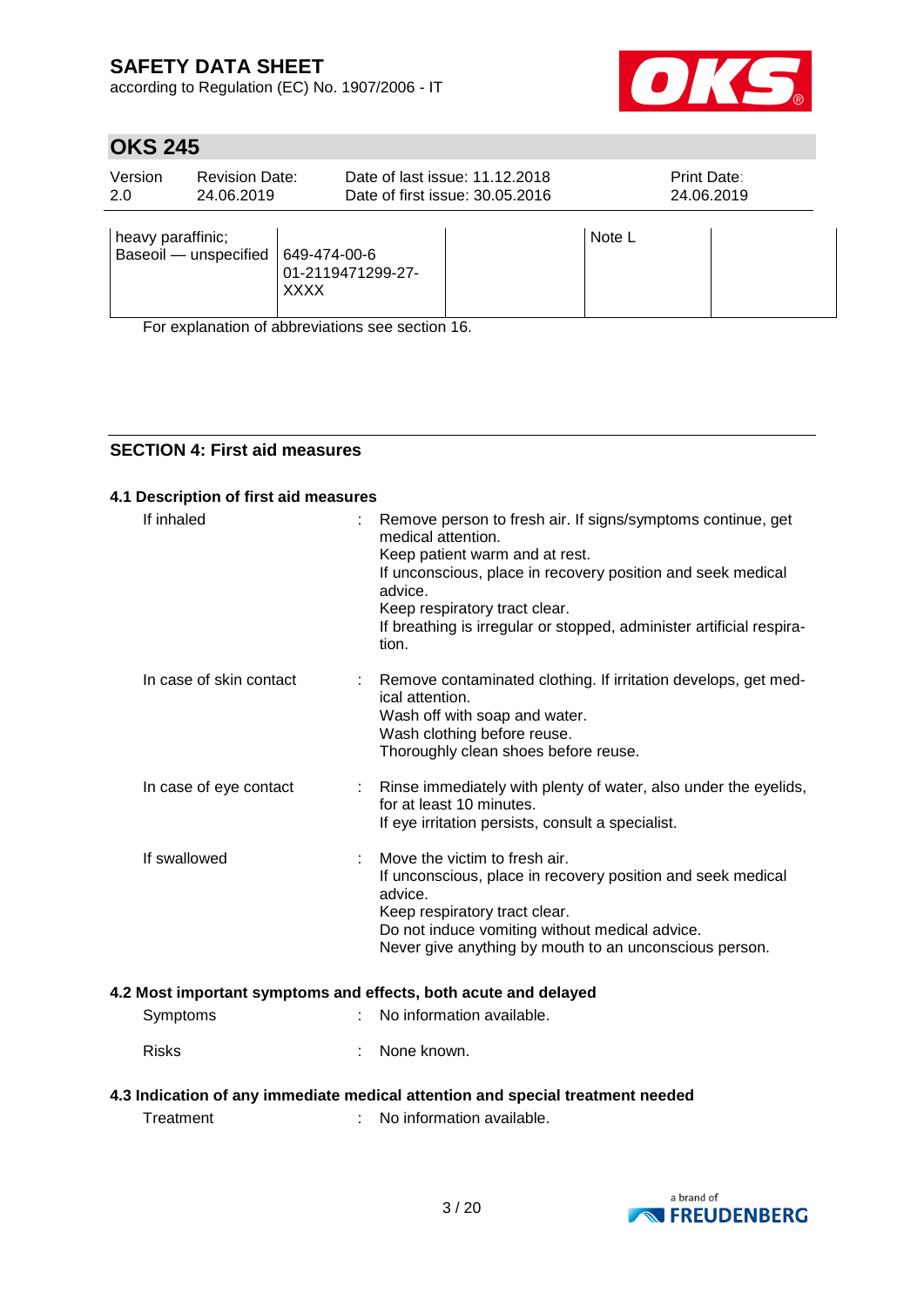according to Regulation (EC) No. 1907/2006 - IT



### **OKS 245**

| Version | <b>Revision Date:</b> | Date of last issue: 11.12.2018  | <b>Print Date:</b> |
|---------|-----------------------|---------------------------------|--------------------|
| 2.0     | 24.06.2019            | Date of first issue: 30.05.2016 | 24.06.2019         |

### **SECTION 5: Firefighting measures**

### **5.1 Extinguishing media**

| Suitable extinguishing media :                                           | Use water spray, alcohol-resistant foam, dry chemical or car-<br>bon dioxide.                                                                                           |
|--------------------------------------------------------------------------|-------------------------------------------------------------------------------------------------------------------------------------------------------------------------|
| Unsuitable extinguishing<br>media                                        | : High volume water jet                                                                                                                                                 |
| 5.2 Special hazards arising from the substance or mixture                |                                                                                                                                                                         |
| Specific hazards during fire- : Fire may cause evolution of:<br>fighting | Carbon oxides<br>Metal oxides<br>Nitrogen oxides (NOx)                                                                                                                  |
| 5.3 Advice for firefighters                                              |                                                                                                                                                                         |
| Special protective equipment :<br>for firefighters                       | In the event of fire, wear self-contained breathing apparatus.<br>Use personal protective equipment. Exposure to decomposi-<br>tion products may be a hazard to health. |
| Further information                                                      | Standard procedure for chemical fires.<br>Collect contaminated fire extinguishing water separately. This<br>must not be discharged into drains.                         |
|                                                                          |                                                                                                                                                                         |

### **SECTION 6: Accidental release measures**

### **6.1 Personal precautions, protective equipment and emergency procedures**

| Personal precautions          | Evacuate personnel to safe areas.<br>Use the indicated respiratory protection if the occupational<br>exposure limit is exceeded and/or in case of product release<br>(dust).<br>Do not breathe vapours, aerosols.<br>Refer to protective measures listed in sections 7 and 8. |
|-------------------------------|-------------------------------------------------------------------------------------------------------------------------------------------------------------------------------------------------------------------------------------------------------------------------------|
| 6.2 Environmental precautions |                                                                                                                                                                                                                                                                               |

#### Environmental precautions : Do not allow contact with soil, surface or ground water. If the product contaminates rivers and lakes or drains inform respective authorities.

### **6.3 Methods and material for containment and cleaning up**

| Methods for cleaning up<br>Clean up promptly by sweeping or vacuum. | Keep in suitable, closed containers for disposal. |
|---------------------------------------------------------------------|---------------------------------------------------|
|---------------------------------------------------------------------|---------------------------------------------------|

### **6.4 Reference to other sections**

For personal protection see section 8.

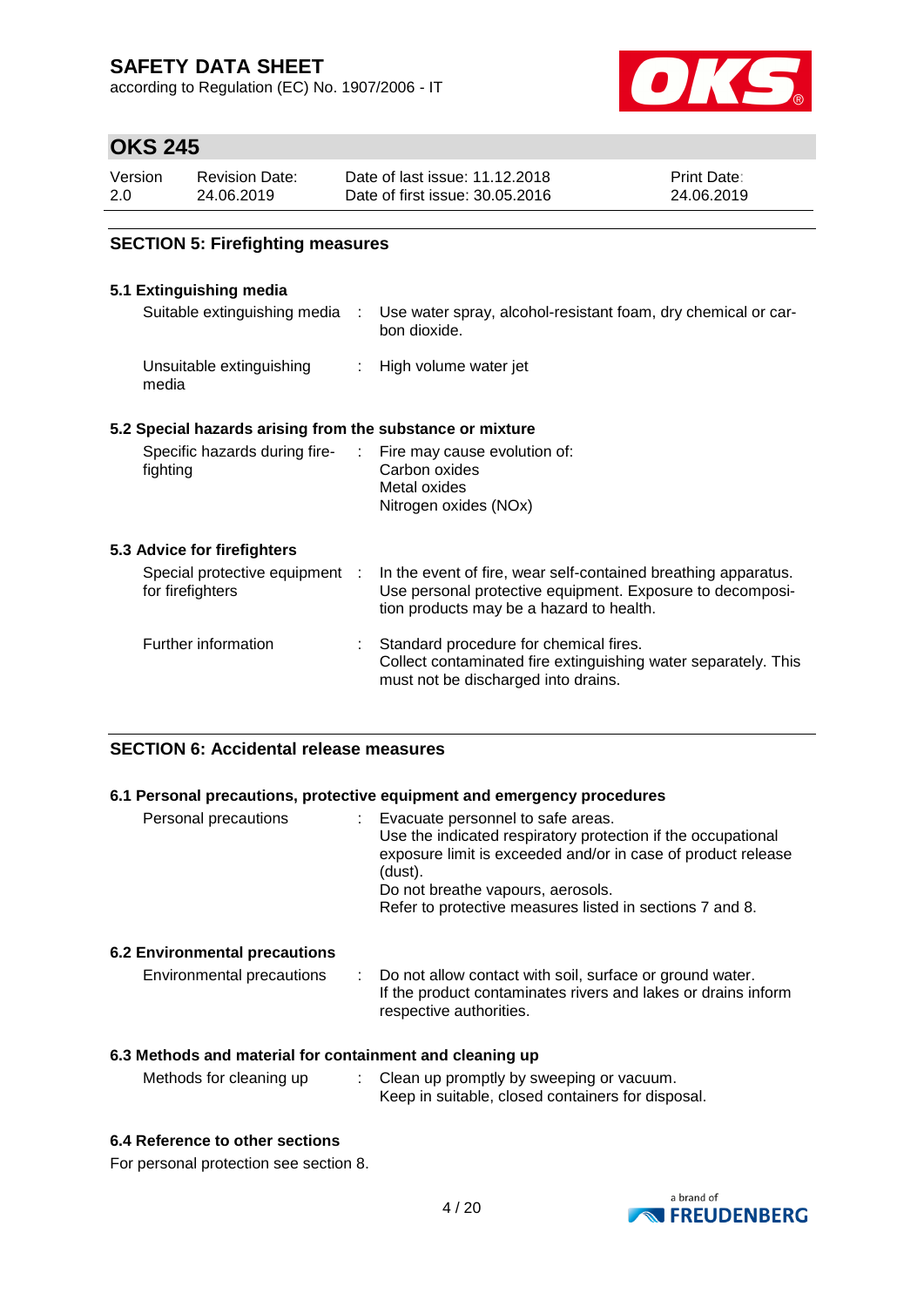according to Regulation (EC) No. 1907/2006 - IT



# **OKS 245**

| Version | <b>Revision Date:</b> | Date of last issue: 11.12.2018  | <b>Print Date:</b> |
|---------|-----------------------|---------------------------------|--------------------|
| 2.0     | 24.06.2019            | Date of first issue: 30.05.2016 | 24.06.2019         |

### **SECTION 7: Handling and storage**

| 7.1 Precautions for safe handling                                |                                                                                                                                                                                                                                                                                                                                                                                                                                          |
|------------------------------------------------------------------|------------------------------------------------------------------------------------------------------------------------------------------------------------------------------------------------------------------------------------------------------------------------------------------------------------------------------------------------------------------------------------------------------------------------------------------|
| Advice on safe handling                                          | Avoid contact with skin and eyes.<br>For personal protection see section 8.<br>Smoking, eating and drinking should be prohibited in the ap-<br>plication area.<br>Wash hands and face before breaks and immediately after<br>handling the product.<br>Do not ingest.<br>Do not repack.<br>These safety instructions also apply to empty packaging which<br>may still contain product residues.<br>Keep container closed when not in use. |
| Hygiene measures                                                 | Wash face, hands and any exposed skin thoroughly after<br>handling.                                                                                                                                                                                                                                                                                                                                                                      |
| 7.2 Conditions for safe storage, including any incompatibilities |                                                                                                                                                                                                                                                                                                                                                                                                                                          |
| Requirements for storage<br>÷.<br>areas and containers           | Store in original container. Keep container closed when not in<br>use. Keep in a dry, cool and well-ventilated place. Containers<br>which are opened must be carefully resealed and kept upright<br>to prevent leakage. Store in accordance with the particular<br>national regulations. Keep in properly labelled containers.                                                                                                           |
| 7.3 Specific end use(s)                                          |                                                                                                                                                                                                                                                                                                                                                                                                                                          |
| Specific use(s)                                                  | Specific instructions for handling, not required.                                                                                                                                                                                                                                                                                                                                                                                        |

### **SECTION 8: Exposure controls/personal protection**

### **8.1 Control parameters**

### **Derived No Effect Level (DNEL) according to Regulation (EC) No. 1907/2006:**

| Substance name                                                                           | End Use | Exposure routes   | Potential health ef-<br>fects | Value          |
|------------------------------------------------------------------------------------------|---------|-------------------|-------------------------------|----------------|
| Distillates (petrole-<br>um), hydrotreated<br>heavy paraffinic;<br>Baseoil - unspecified | Workers | <b>Inhalation</b> | Long-term local ef-<br>fects  | $5,6$ mg/m $3$ |

### **Predicted No Effect Concentration (PNEC) according to Regulation (EC) No. 1907/2006:**

| Substance name               | <b>Environmental Compartment</b> | Value      |
|------------------------------|----------------------------------|------------|
| Distillates (petroleum), hy- | Oral                             | 9,33 mg/kg |
| drotreated heavy paraffinic; |                                  |            |
| Baseoil — unspecified        |                                  |            |

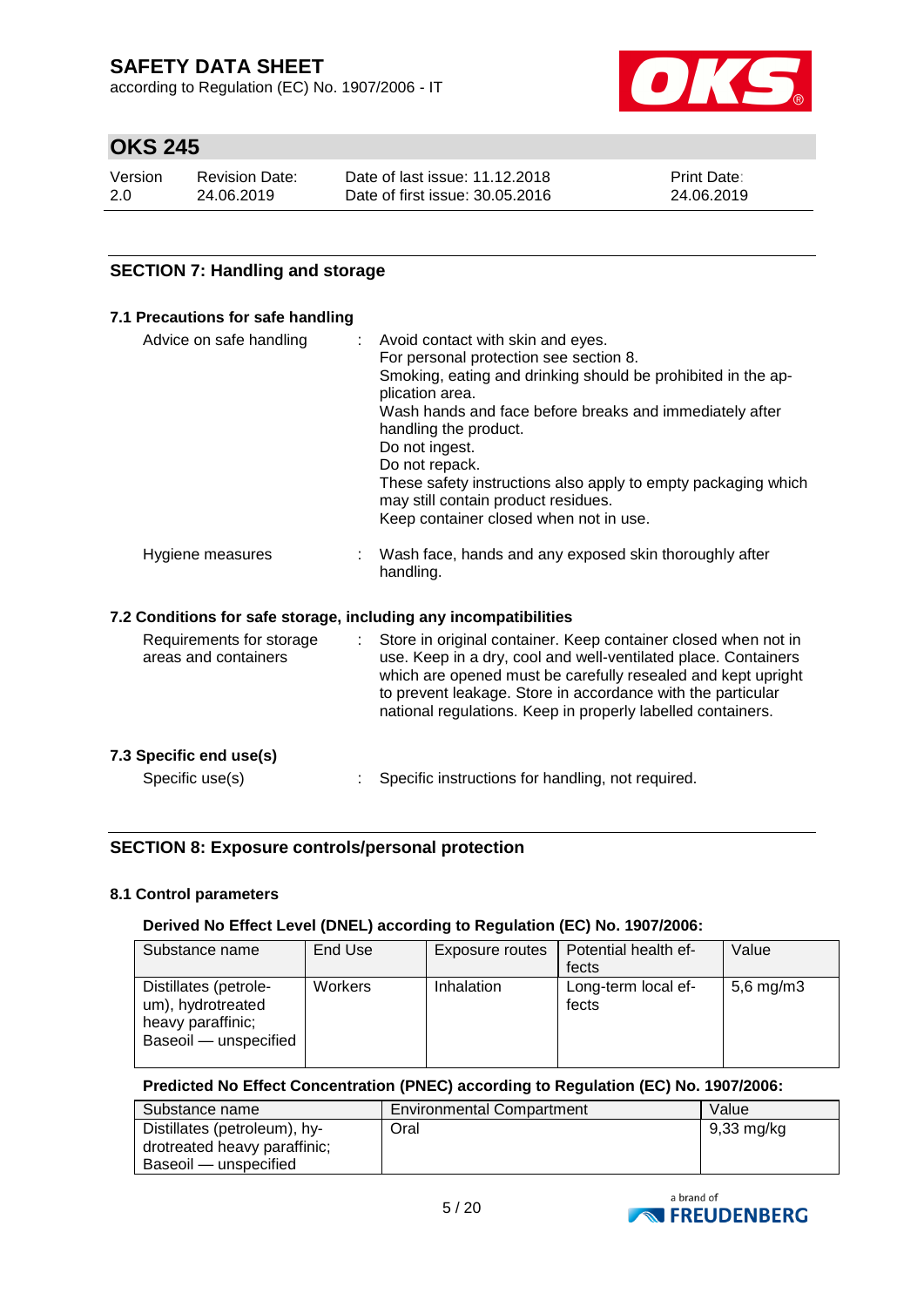according to Regulation (EC) No. 1907/2006 - IT



# **OKS 245**

| Version | <b>Revision Date:</b> | Date of last issue: 11.12.2018  | <b>Print Date:</b> |  |
|---------|-----------------------|---------------------------------|--------------------|--|
| 2.0     | 24.06.2019            | Date of first issue: 30.05.2016 | 24.06.2019         |  |
|         |                       |                                 |                    |  |

| Distillates (petroleum), solvent- | Oral | 9,33 mg/kg |
|-----------------------------------|------|------------|
| dewaxed heavy paraffinic;         |      |            |
| Baseoil — unspecified             |      |            |
|                                   |      |            |

### **8.2 Exposure controls**

| <b>Engineering measures</b><br>none             |   |                                                                                                                                                                                                                                                                                                                                                                         |  |  |
|-------------------------------------------------|---|-------------------------------------------------------------------------------------------------------------------------------------------------------------------------------------------------------------------------------------------------------------------------------------------------------------------------------------------------------------------------|--|--|
| Personal protective equipment                   |   |                                                                                                                                                                                                                                                                                                                                                                         |  |  |
| Eye protection                                  |   | Tightly fitting safety goggles                                                                                                                                                                                                                                                                                                                                          |  |  |
| Hand protection<br>Material<br>Protective index |   | Nitrile rubber<br>Class 1                                                                                                                                                                                                                                                                                                                                               |  |  |
| Remarks                                         |   | For prolonged or repeated contact use protective gloves. The<br>selected protective gloves have to satisfy the specifications of<br>Regulation (EU) 2016/425 and the standard EN 374 derived<br>from it. The break through time depends amongst other<br>things on the material, the thickness and the type of glove<br>and therefore has to be measured for each case. |  |  |
| Respiratory protection                          | ÷ | Use respiratory protection unless adequate local exhaust<br>ventilation is provided or exposure assessment demonstrates<br>that exposures are within recommended exposure guidelines.                                                                                                                                                                                   |  |  |
| Filter type                                     |   | Filter type A-P                                                                                                                                                                                                                                                                                                                                                         |  |  |
| Protective measures                             |   | The type of protective equipment must be selected according<br>to the concentration and amount of the dangerous substance<br>at the specific workplace.<br>Choose body protection in relation to its type, to the concen-<br>tration and amount of dangerous substances, and to the spe-<br>cific work-place.                                                           |  |  |

### **SECTION 9: Physical and chemical properties**

### **9.1 Information on basic physical and chemical properties**

| Appearance      | paste               |
|-----------------|---------------------|
| Colour          | $:$ red brown       |
| Odour           | : characteristic    |
| Odour Threshold | : No data available |

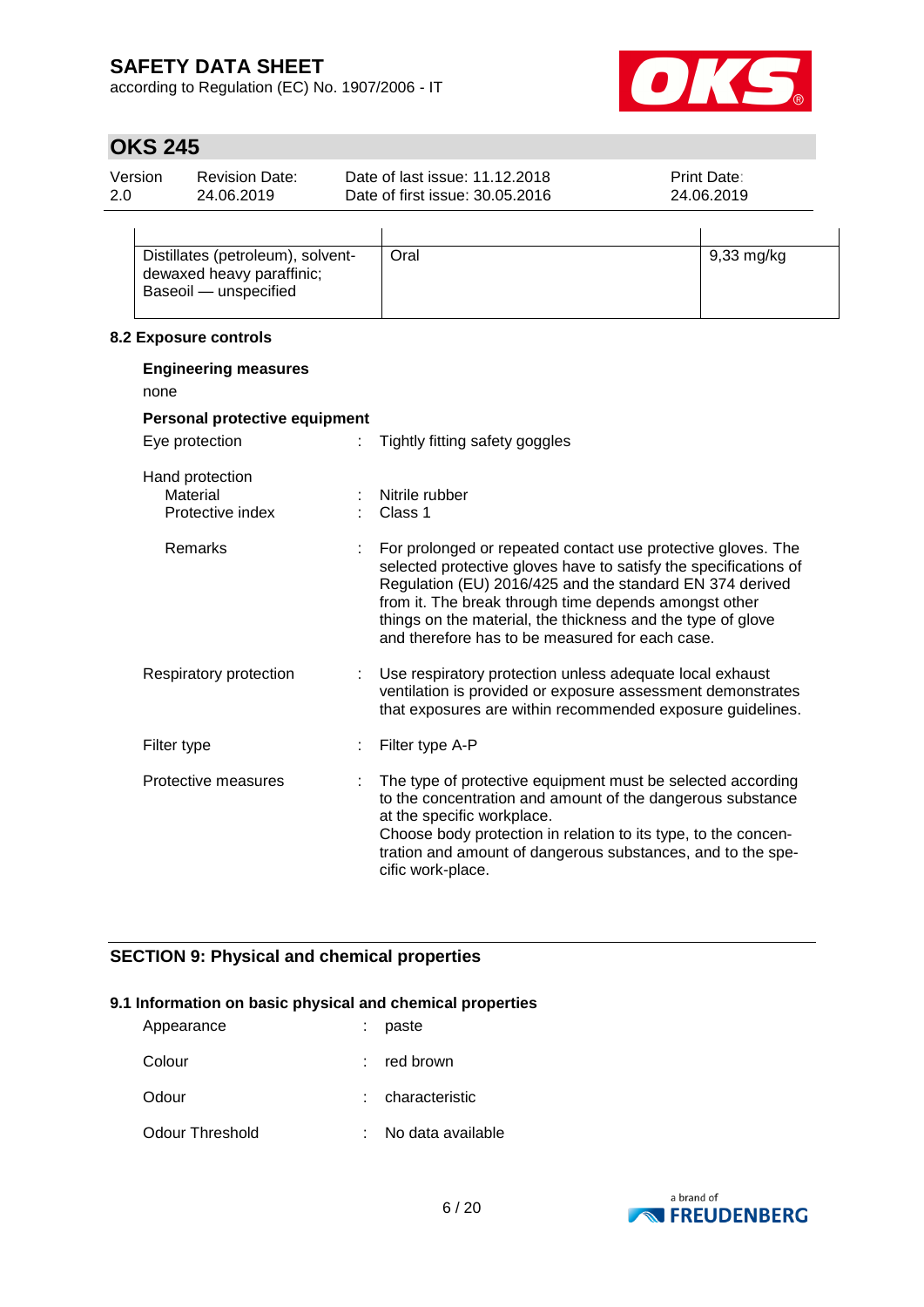according to Regulation (EC) No. 1907/2006 - IT



# **OKS 245**

| Version<br>2.0 |                     | <b>Revision Date:</b><br>24.06.2019        |   | Date of last issue: 11.12.2018<br>Date of first issue: 30.05.2016 | Print Date:<br>24.06.2019 |
|----------------|---------------------|--------------------------------------------|---|-------------------------------------------------------------------|---------------------------|
|                |                     |                                            |   |                                                                   |                           |
|                | pH                  |                                            |   | Not applicable                                                    |                           |
|                |                     | Melting point/range                        |   | No data available                                                 |                           |
|                |                     |                                            |   | Not applicable                                                    |                           |
|                | Flash point         |                                            | t | Not applicable                                                    |                           |
|                |                     | Evaporation rate                           |   | No data available                                                 |                           |
|                |                     | Flammability (solid, gas)                  |   | <b>Combustible Solids</b>                                         |                           |
|                |                     | Upper explosion limit                      |   | No data available                                                 |                           |
|                |                     | Lower explosion limit                      | ÷ | No data available                                                 |                           |
|                |                     | Vapour pressure                            |   | < 0,001 hPa (20 °C)                                               |                           |
|                |                     | Relative vapour density                    | ÷ | No data available                                                 |                           |
|                | Density             |                                            |   | 0,93 g/cm3<br>(20 °C)                                             |                           |
|                | <b>Bulk density</b> |                                            |   | No data available                                                 |                           |
|                | Solubility(ies)     | Water solubility                           |   | insoluble                                                         |                           |
|                |                     | Solubility in other solvents               | ÷ | No data available                                                 |                           |
|                |                     | Partition coefficient: n-<br>octanol/water |   | No data available                                                 |                           |
|                |                     | Auto-ignition temperature                  | ÷ | No data available                                                 |                           |
|                |                     | Decomposition temperature                  |   | No data available                                                 |                           |
|                | Viscosity           | Viscosity, dynamic                         |   | No data available                                                 |                           |
|                |                     | Viscosity, kinematic                       | t | Not applicable                                                    |                           |
|                |                     | <b>Explosive properties</b>                |   | Not explosive                                                     |                           |
|                |                     | Oxidizing properties                       |   | No data available                                                 |                           |
|                |                     | 9.2 Other information                      |   |                                                                   |                           |
|                |                     | Sublimation point                          |   | No data available                                                 |                           |
|                |                     | Metal corrosion rate                       |   | Not corrosive to metals                                           |                           |

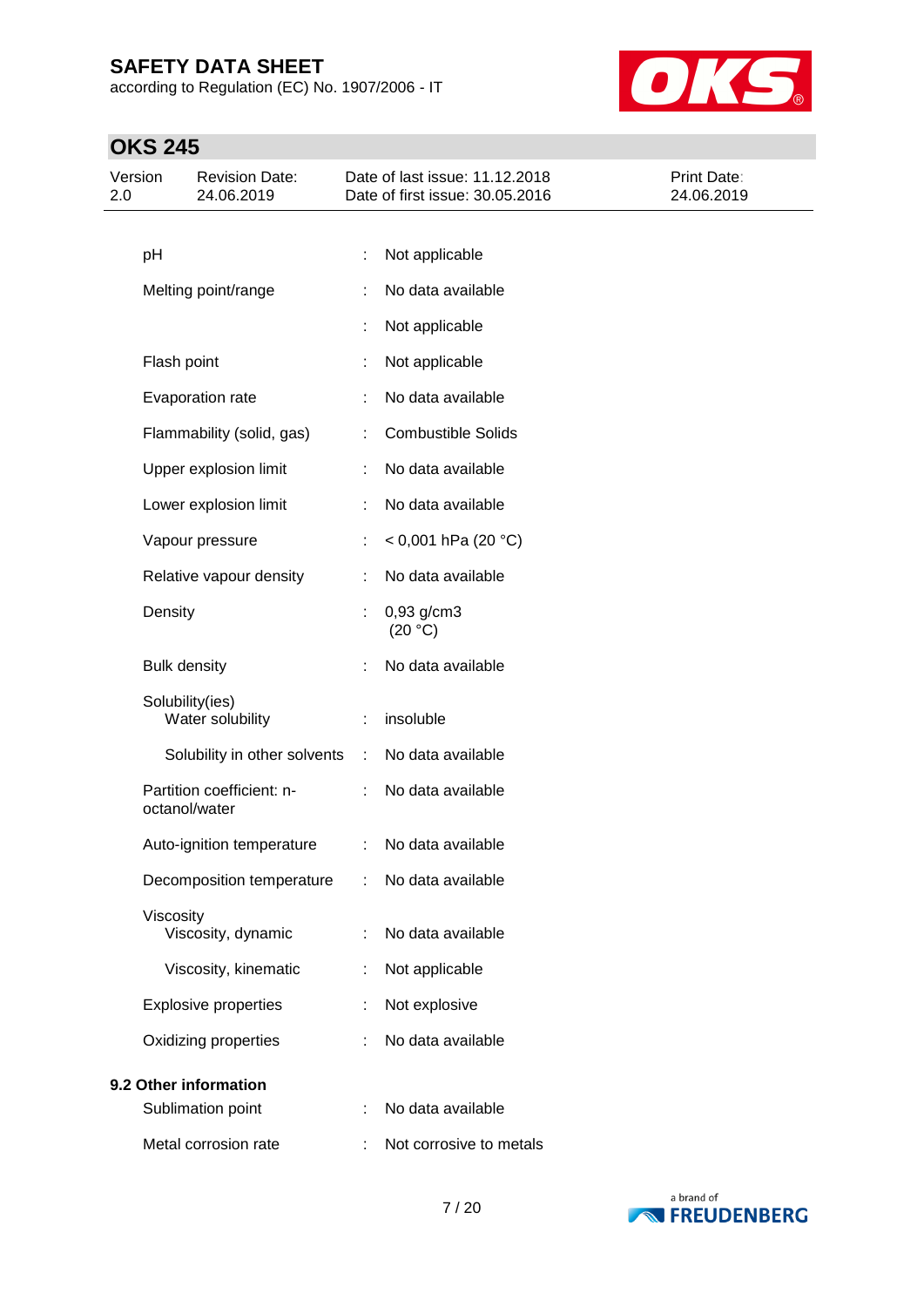according to Regulation (EC) No. 1907/2006 - IT



# **OKS 245**

| Version | <b>Revision Date:</b> | Date of last issue: 11.12.2018  | <b>Print Date:</b> |
|---------|-----------------------|---------------------------------|--------------------|
| 2.0     | 24.06.2019            | Date of first issue: 30.05.2016 | 24.06.2019         |
|         | Self-ignition         | not auto-flammable              |                    |

# **SECTION 10: Stability and reactivity**

### **10.1 Reactivity**

No hazards to be specially mentioned.

#### **10.2 Chemical stability**

Stable under normal conditions.

### **10.3 Possibility of hazardous reactions**

Hazardous reactions : No dangerous reaction known under conditions of normal use.

### **10.4 Conditions to avoid**

| Conditions to avoid |  | No conditions to be specially mentioned. |
|---------------------|--|------------------------------------------|
|---------------------|--|------------------------------------------|

### **10.5 Incompatible materials**

Materials to avoid : No materials to be especially mentioned.

### **10.6 Hazardous decomposition products**

No decomposition if stored and applied as directed.

### **SECTION 11: Toxicological information**

### **11.1 Information on toxicological effects**

| <b>Acute toxicity</b>     |                                                                                                                                                                |
|---------------------------|----------------------------------------------------------------------------------------------------------------------------------------------------------------|
| <b>Product:</b>           |                                                                                                                                                                |
| Acute oral toxicity       | $\therefore$ Acute toxicity estimate: $>$ 2.000 mg/kg<br>Method: Calculation method                                                                            |
| Acute inhalation toxicity | $\therefore$ Acute toxicity estimate: $>$ 5 mg/l<br>Exposure time: 4 h<br>Test atmosphere: dust/mist<br>Method: Calculation method                             |
| Acute dermal toxicity     | : Remarks: This information is not available.                                                                                                                  |
| <b>Components:</b>        |                                                                                                                                                                |
| Kaolin, calcined:         |                                                                                                                                                                |
| Acute inhalation toxicity | : Assessment: The substance or mixture is classified as specific<br>target organ toxicant, single exposure, category 3 with respira-<br>tory tract irritation. |

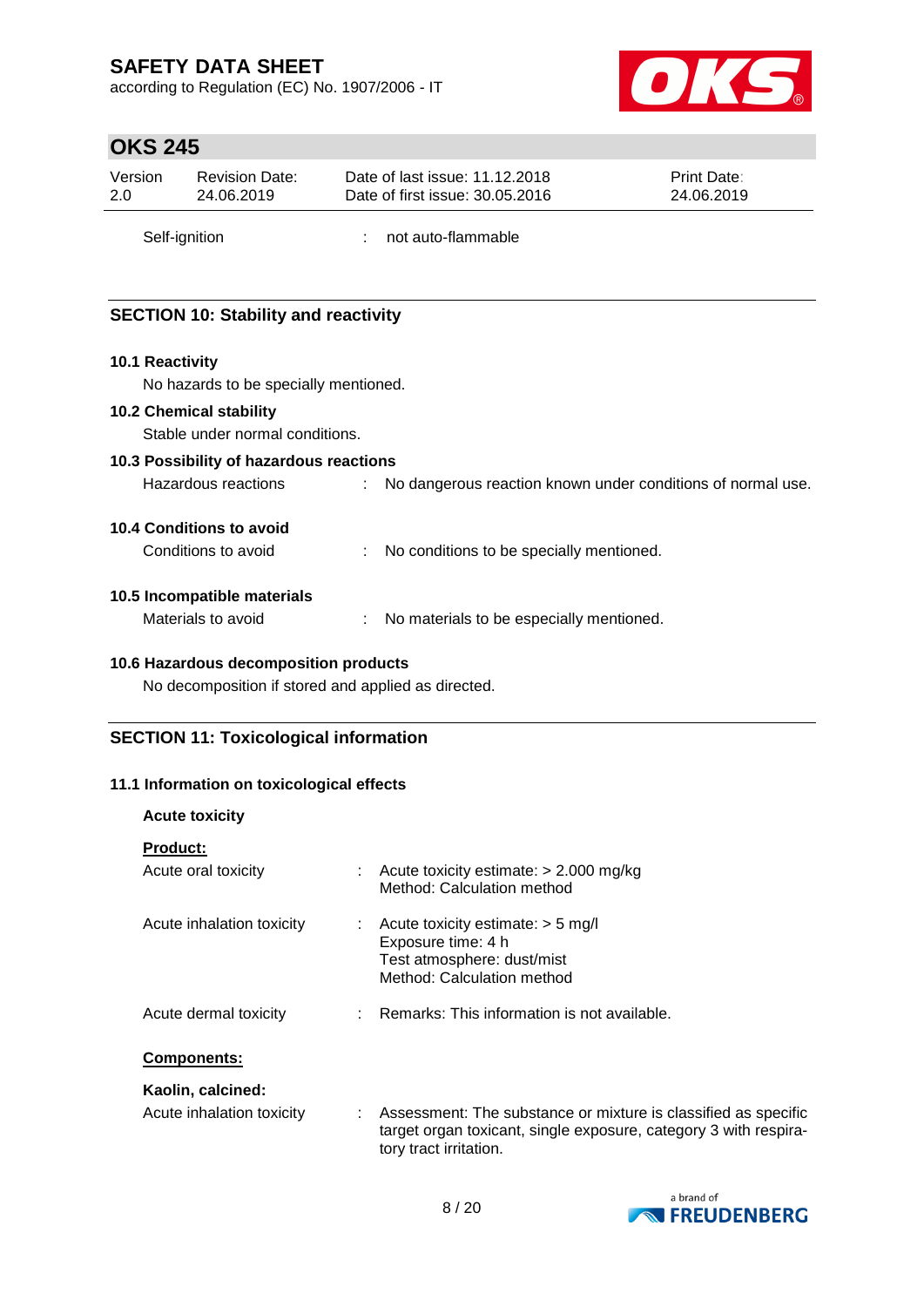according to Regulation (EC) No. 1907/2006 - IT



# **OKS 245**

| Version<br>2.0 | <b>Revision Date:</b><br>24.06.2019         |                     | Date of last issue: 11.12.2018<br>Date of first issue: 30.05.2016                                                 | <b>Print Date:</b><br>24.06.2019                            |
|----------------|---------------------------------------------|---------------------|-------------------------------------------------------------------------------------------------------------------|-------------------------------------------------------------|
|                | copper flakes (coated with aliphatic acid): |                     |                                                                                                                   |                                                             |
|                | Acute oral toxicity                         | ÷                   | Acute toxicity estimate: 500,0 mg/kg<br>Method: Converted acute toxicity point estimate                           |                                                             |
|                |                                             | single ingestion.   | LD50 (Rat, male and female): 300 - 500 mg/kg<br>Method: OECD Test Guideline 423                                   | Assessment: The component/mixture is moderately toxic after |
|                | Acute inhalation toxicity                   |                     | LC50 (Rat, male): 0,7 mg/l<br>Exposure time: 4 h<br>Test atmosphere: dust/mist<br>Method: OECD Test Guideline 403 |                                                             |
|                | Acute dermal toxicity                       | ÷<br>toxicity       | LD50 (Rat, male and female): $> 2.000$ mg/kg                                                                      | Assessment: The substance or mixture has no acute dermal    |
|                |                                             |                     | Distillates (petroleum), hydrotreated heavy paraffinic; Baseoil — unspecified:                                    |                                                             |
|                | Acute oral toxicity                         | GLP: yes            | LD50 (Rat): $> 5.000$ mg/kg<br>Method: OECD Test Guideline 401                                                    |                                                             |
|                | Acute inhalation toxicity                   | t.<br>tion toxicity | LC50 (Rat): > 5,53 mg/l<br>Exposure time: 4 h<br>Test atmosphere: dust/mist<br>Method: OECD Test Guideline 403    | Assessment: The substance or mixture has no acute inhala-   |
|                | Acute dermal toxicity                       |                     | : LD50 (Rabbit): $> 5.000$ mg/kg<br>Method: OECD Test Guideline 402                                               |                                                             |
|                |                                             |                     | Distillates (petroleum), solvent-dewaxed heavy paraffinic; Baseoil - unspecified:                                 |                                                             |
|                | Acute oral toxicity                         |                     | : LD50 (Rat): $> 5.000$ mg/kg<br>Method: OECD Test Guideline 401                                                  |                                                             |
|                | Acute dermal toxicity                       | ÷                   | LD50 (Rabbit): $> 5.000$ mg/kg<br>Method: OECD Test Guideline 402                                                 |                                                             |
|                | <b>Skin corrosion/irritation</b>            |                     |                                                                                                                   |                                                             |
| Product:       |                                             |                     |                                                                                                                   |                                                             |

Remarks: This information is not available.

### **Components:**

### **Kaolin, calcined:**

Result: Repeated exposure may cause skin dryness or cracking.

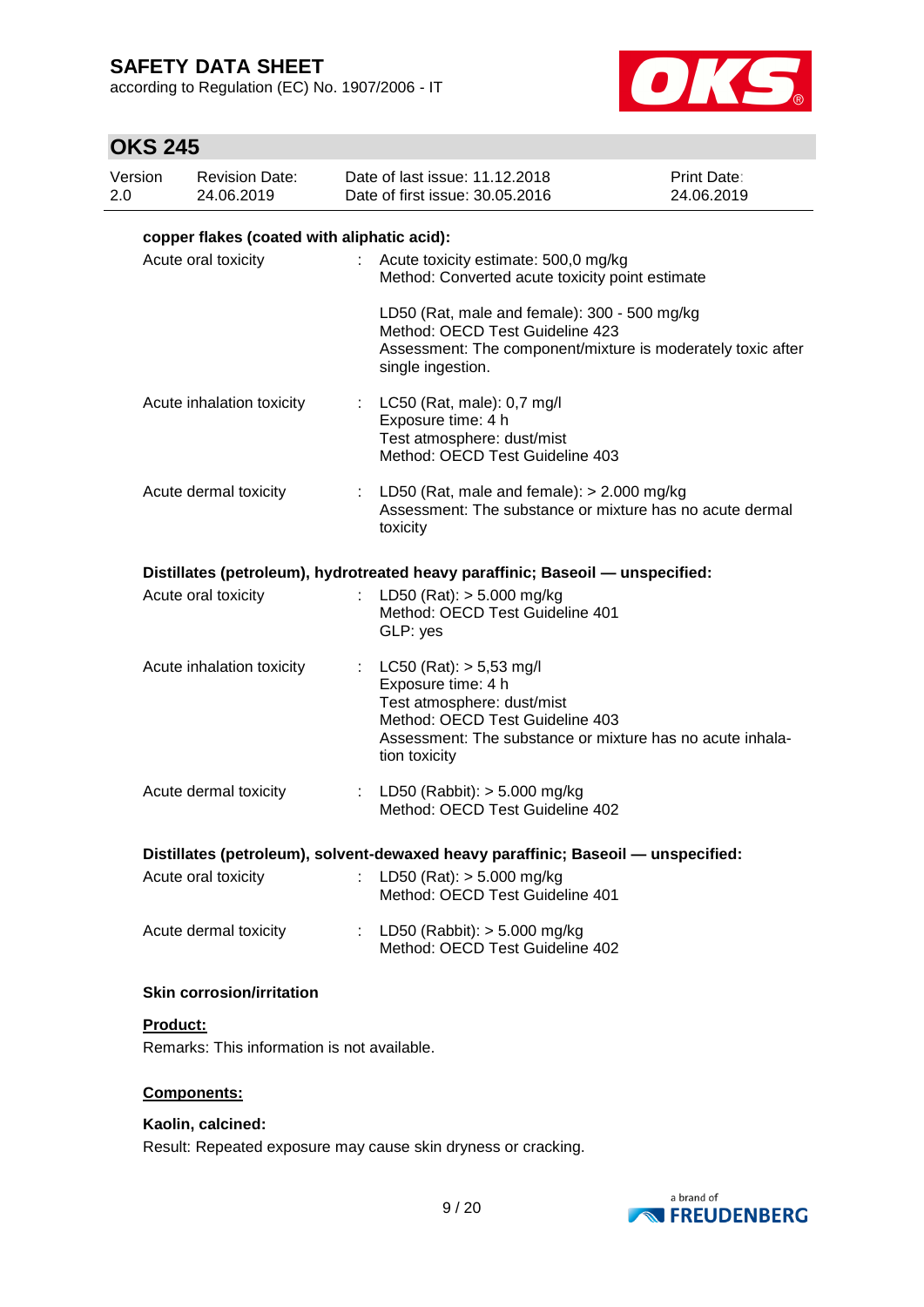according to Regulation (EC) No. 1907/2006 - IT



# **OKS 245**

| Version | <b>Revision Date:</b> | Date of last issue: 11.12.2018  | <b>Print Date:</b> |
|---------|-----------------------|---------------------------------|--------------------|
| 2.0     | 24.06.2019            | Date of first issue: 30.05.2016 | 24.06.2019         |

### **Distillates (petroleum), hydrotreated heavy paraffinic; Baseoil — unspecified:**

Species: Rabbit Assessment: No skin irritation Method: OECD Test Guideline 404 Result: No skin irritation GLP: yes

### **Distillates (petroleum), solvent-dewaxed heavy paraffinic; Baseoil — unspecified:**

Species: Rabbit Assessment: No skin irritation Method: OECD Test Guideline 404 Result: No skin irritation GLP: yes

### **Serious eye damage/eye irritation**

### **Product:**

Remarks: This information is not available.

### **Components:**

#### **Kaolin, calcined:**

Result: Irritating to eyes.

### **copper flakes (coated with aliphatic acid):**

Result: Eye irritation

### **Distillates (petroleum), hydrotreated heavy paraffinic; Baseoil — unspecified:**

Species: Rabbit Assessment: No eye irritation Method: OECD Test Guideline 405 Result: No eye irritation GLP: yes

### **Distillates (petroleum), solvent-dewaxed heavy paraffinic; Baseoil — unspecified:**

Species: Rabbit Assessment: No eye irritation Method: OECD Test Guideline 405 Result: No eye irritation GLP: yes

### **Respiratory or skin sensitisation**

### **Product:**

Remarks: This information is not available.

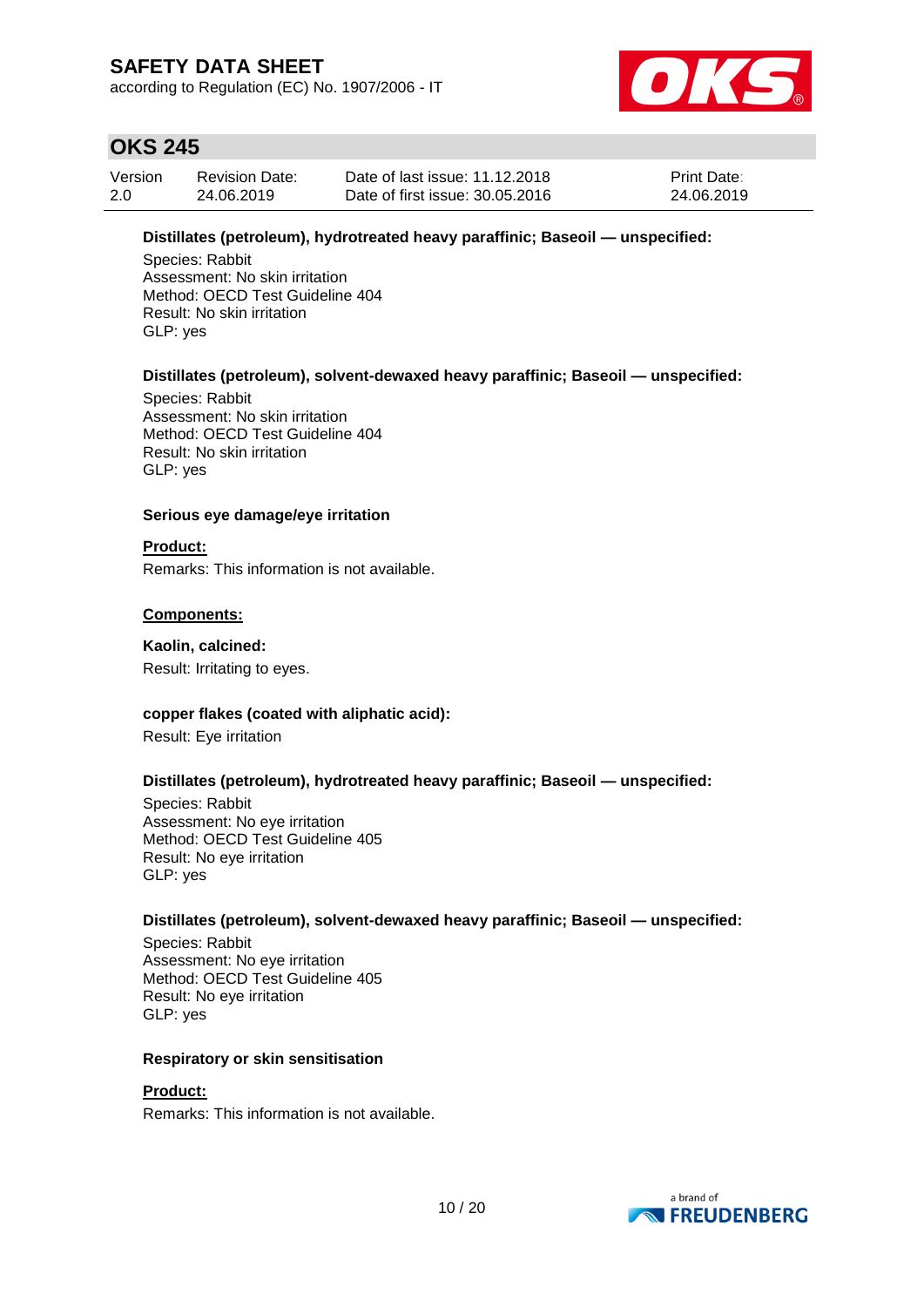according to Regulation (EC) No. 1907/2006 - IT



# **OKS 245**

| Version | <b>Revision Date:</b> | Date of last issue: 11.12.2018  | <b>Print Date:</b> |
|---------|-----------------------|---------------------------------|--------------------|
| 2.0     | 24.06.2019            | Date of first issue: 30.05.2016 | 24.06.2019         |

### **Components:**

### **Distillates (petroleum), hydrotreated heavy paraffinic; Baseoil — unspecified:**

Species: Guinea pig Assessment: Does not cause skin sensitisation. Method: OECD Test Guideline 406 Result: Does not cause skin sensitisation. GLP: yes

### **Distillates (petroleum), solvent-dewaxed heavy paraffinic; Baseoil — unspecified:**

Species: Guinea pig Assessment: Does not cause skin sensitisation. Method: OECD Test Guideline 406 Result: Does not cause skin sensitisation. GLP: yes

#### **Germ cell mutagenicity**

#### **Product:**

| Genotoxicity in vitro | : Remarks: No data available |  |
|-----------------------|------------------------------|--|
|                       |                              |  |

| Genotoxicity in vivo | Remarks: No data available |
|----------------------|----------------------------|
|----------------------|----------------------------|

### **Components:**

|                       | Distillates (petroleum), solvent-dewaxed heavy paraffinic; Baseoil - unspecified:                                                                     |
|-----------------------|-------------------------------------------------------------------------------------------------------------------------------------------------------|
| Genotoxicity in vitro | Species: Salmonella typhimurium<br>Metabolic activation: with and without metabolic activation<br>Method: OECD Test Guideline 471<br>Result: negative |
| Genotoxicity in vivo  | Species: Mouse<br><b>Application Route: Oral</b><br>Method: OECD Test Guideline 474<br>Result: negative                                               |

### **Carcinogenicity**

**Product:** Remarks: No data available

### **Components:**

### **Distillates (petroleum), hydrotreated heavy paraffinic; Baseoil — unspecified:**

Carcinogenicity - Assess-: Not classifiable as a human carcinogen.ment

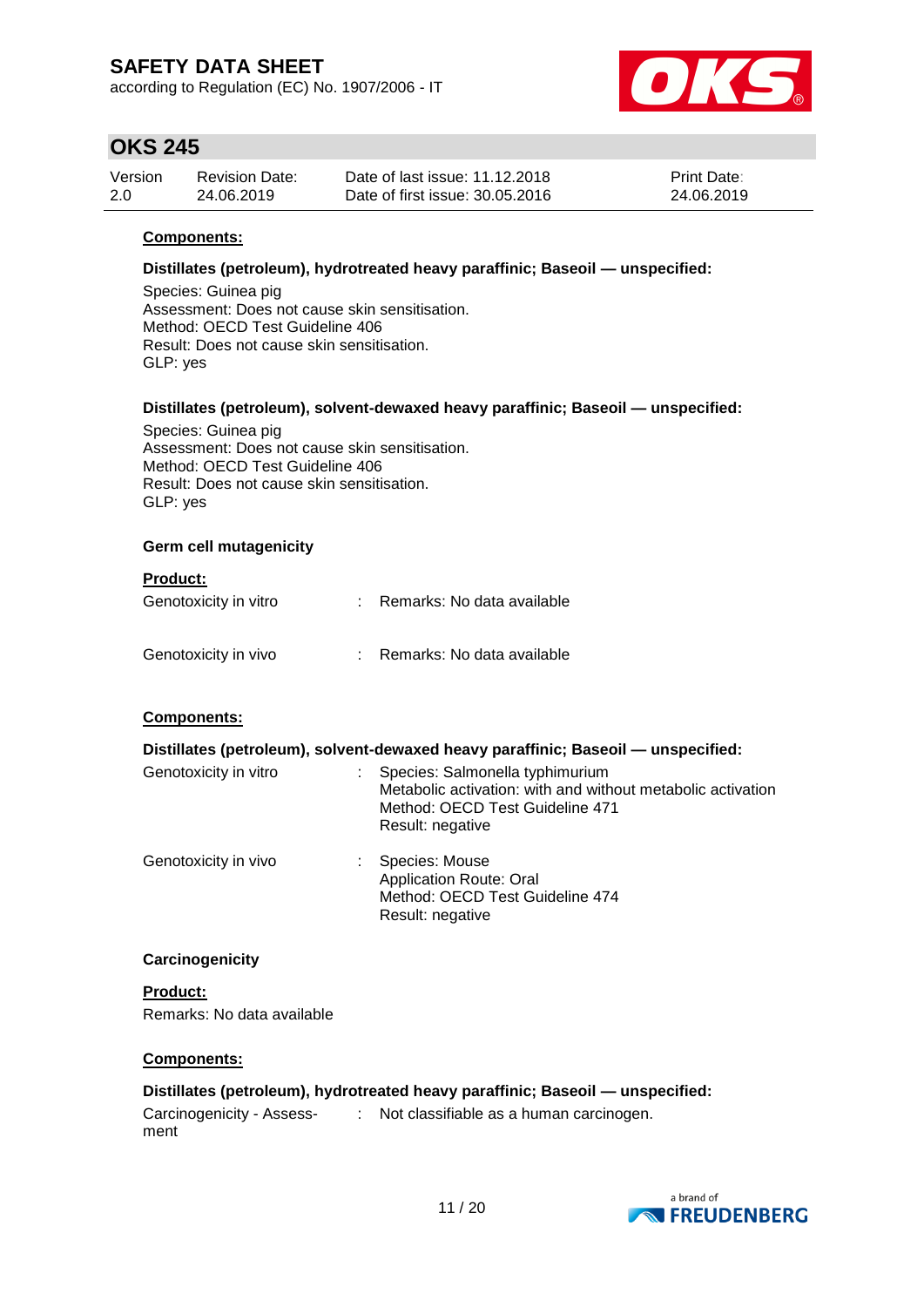according to Regulation (EC) No. 1907/2006 - IT



# **OKS 245**

| Version | <b>Revision Date:</b> | Date of last issue: 11.12.2018  | <b>Print Date:</b> |
|---------|-----------------------|---------------------------------|--------------------|
| 2.0     | 24.06.2019            | Date of first issue: 30.05.2016 | 24.06.2019         |

### **Distillates (petroleum), solvent-dewaxed heavy paraffinic; Baseoil — unspecified:**

Species: Mouse Application Route: Dermal Method: OECD Test Guideline 451 Result: negative

#### **Reproductive toxicity**

#### **Product:**

| Effects on fertility               | : Remarks: No data available |
|------------------------------------|------------------------------|
| Effects on foetal develop-<br>ment | : Remarks: No data available |

#### **Components:**

#### **Distillates (petroleum), hydrotreated heavy paraffinic; Baseoil — unspecified:**

| Reproductive toxicity - As- | No toxicity to reproduction |
|-----------------------------|-----------------------------|
| sessment                    |                             |

#### **Distillates (petroleum), solvent-dewaxed heavy paraffinic; Baseoil — unspecified:**

| Effects on foetal develop- | : Species: Rat                                         |
|----------------------------|--------------------------------------------------------|
| ment                       | Application Route: Dermal                              |
|                            | General Toxicity Maternal: NOAEL: 30 mg/kg body weight |
|                            | Developmental Toxicity: NOAEL: 30 mg/kg body weight    |
|                            | Method: OECD Test Guideline 414                        |

#### **STOT - single exposure**

#### **Components:**

#### **Kaolin, calcined:**

Exposure routes: Inhalation Assessment: The substance or mixture is classified as specific target organ toxicant, single exposure, category 3 with respiratory tract irritation.

#### **Repeated dose toxicity**

#### **Product:**

Remarks: This information is not available.

#### **Aspiration toxicity**

#### **Product:**

This information is not available.

### **Components:**

### **Distillates (petroleum), hydrotreated heavy paraffinic; Baseoil — unspecified:**

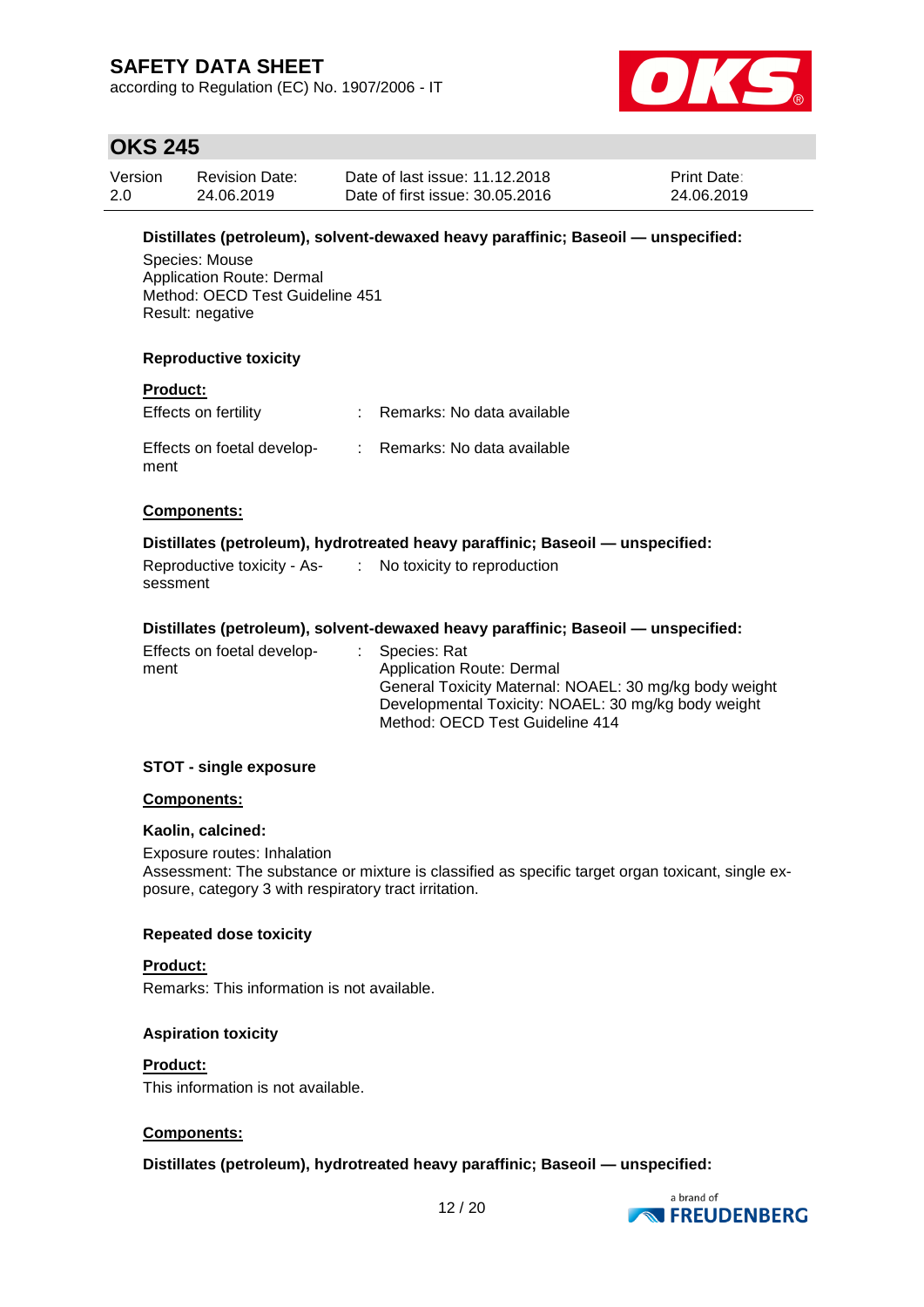according to Regulation (EC) No. 1907/2006 - IT



# **OKS 245**

| Version | <b>Revision Date:</b> | Date of last issue: 11.12.2018  | <b>Print Date:</b> |
|---------|-----------------------|---------------------------------|--------------------|
| 2.0     | 24.06.2019            | Date of first issue: 30.05.2016 | 24.06.2019         |

No aspiration toxicity classification

#### **Distillates (petroleum), solvent-dewaxed heavy paraffinic; Baseoil — unspecified:**

No aspiration toxicity classification

#### **Further information**

### **Product:**

Remarks: Information given is based on data on the components and the toxicology of similar products.

### **SECTION 12: Ecological information**

### **12.1 Toxicity**

| <b>Product:</b>                                                                     |    |                                                                                                           |  |  |
|-------------------------------------------------------------------------------------|----|-----------------------------------------------------------------------------------------------------------|--|--|
| Toxicity to fish                                                                    |    | Remarks: Harmful to aquatic organisms, may cause long-term<br>adverse effects in the aquatic environment. |  |  |
| Toxicity to daphnia and other : Remarks: No data available<br>aquatic invertebrates |    |                                                                                                           |  |  |
| Toxicity to algae                                                                   | t. | Remarks: No data available                                                                                |  |  |
| Toxicity to microorganisms                                                          |    | Remarks: No data available                                                                                |  |  |
| Components:                                                                         |    |                                                                                                           |  |  |
| copper flakes (coated with aliphatic acid):                                         |    |                                                                                                           |  |  |
| M-Factor (Short-term (acute) :<br>aquatic hazard)                                   |    | 10                                                                                                        |  |  |
| M-Factor (Long-term (chron- : 1<br>ic) aquatic hazard)                              |    |                                                                                                           |  |  |
| <b>Ecotoxicology Assessment</b>                                                     |    |                                                                                                           |  |  |
| Short-term (acute) aquatic : Very toxic to aquatic life.<br>hazard                  |    |                                                                                                           |  |  |
| hazard                                                                              |    | Long-term (chronic) aquatic : Very toxic to aquatic life with long lasting effects.                       |  |  |
| Distillates (petroleum), hydrotreated heavy paraffinic; Baseoil — unspecified:      |    |                                                                                                           |  |  |
| Toxicity to fish                                                                    |    | LC50 (Pimephales promelas (fathead minnow)): > 100 mg/l<br>Exposure time: 96 h                            |  |  |

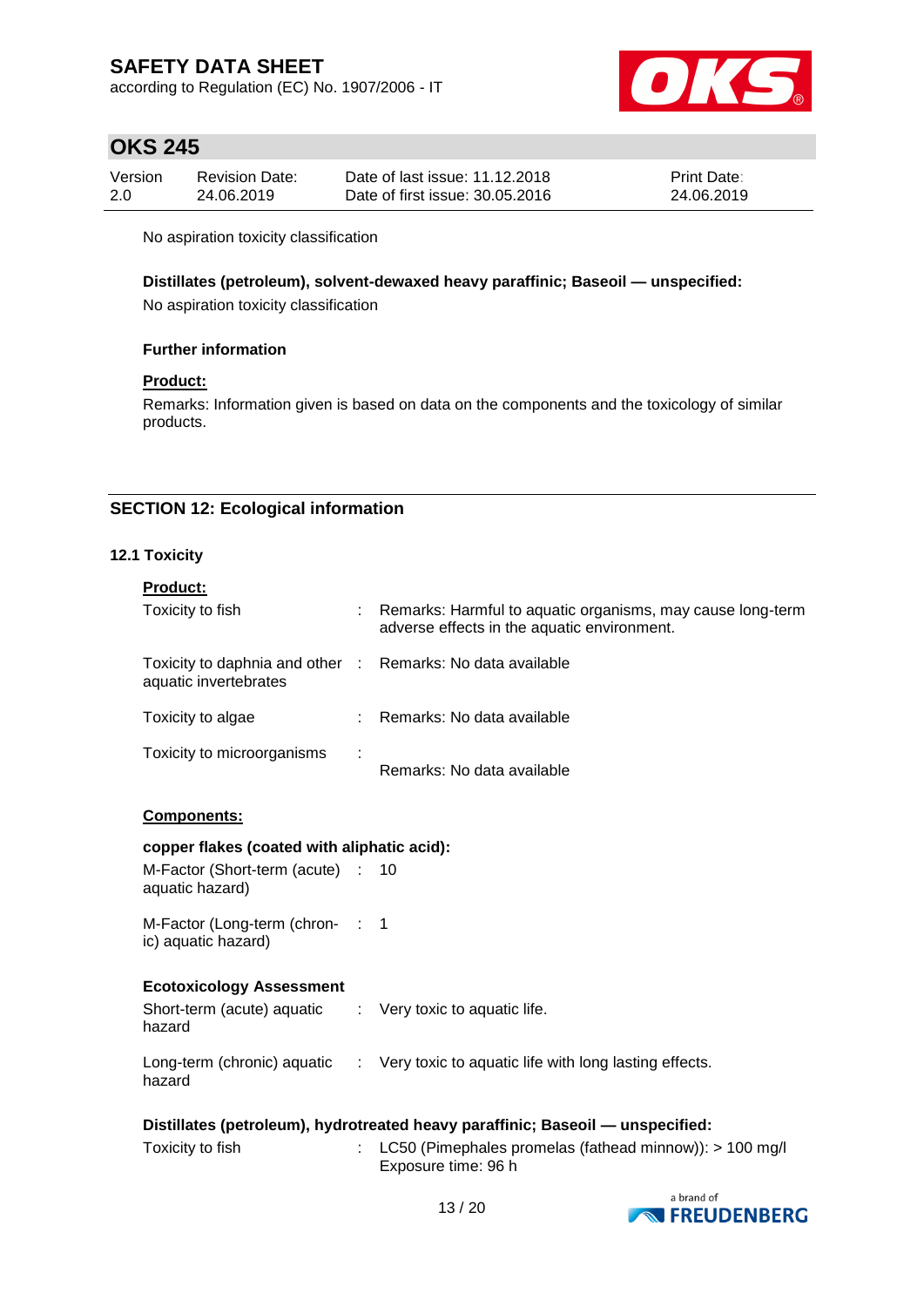according to Regulation (EC) No. 1907/2006 - IT



# **OKS 245**

| Version<br>2.0 | <b>Revision Date:</b><br>24.06.2019                              |   | Date of last issue: 11.12.2018<br>Date of first issue: 30.05.2016                                                                                                                                                                            | <b>Print Date:</b><br>24.06.2019 |
|----------------|------------------------------------------------------------------|---|----------------------------------------------------------------------------------------------------------------------------------------------------------------------------------------------------------------------------------------------|----------------------------------|
|                |                                                                  |   | Test Type: static test<br>Method: OECD Test Guideline 203<br>GLP: yes                                                                                                                                                                        |                                  |
|                | Toxicity to daphnia and other :<br>aquatic invertebrates         |   | EC50 (Daphnia magna (Water flea)): > 10.000 mg/l<br>Exposure time: 48 h<br>Test Type: Immobilization<br>Method: OECD Test Guideline 202<br>GLP: yes                                                                                          |                                  |
| ic toxicity)   | Toxicity to daphnia and other :<br>aquatic invertebrates (Chron- |   | NOEC: 10 mg/l<br>Exposure time: 21 d<br>Species: Daphnia magna (Water flea)<br>Test Type: semi-static test<br>Method: OECD Test Guideline 211<br>GLP: yes                                                                                    |                                  |
|                | Toxicity to fish                                                 |   | Distillates (petroleum), solvent-dewaxed heavy paraffinic; Baseoil - unspecified:<br>LC50 (Pimephales promelas (fathead minnow)): > 100 mg/l<br>Exposure time: 96 h<br>Test Type: static test<br>Method: OECD Test Guideline 203<br>GLP: yes |                                  |
|                | Toxicity to daphnia and other :<br>aquatic invertebrates         |   | EC50 (Daphnia magna (Water flea)): > 10.000 mg/l<br>Exposure time: 48 h<br>Test Type: static test<br>Method: OECD Test Guideline 202                                                                                                         |                                  |
|                | Toxicity to algae                                                | ÷ | NOEC (Pseudokirchneriella subcapitata (green algae)): > 100<br>mg/l<br>Exposure time: 72 h<br>Test Type: static test<br>Method: OECD Test Guideline 201                                                                                      |                                  |
| ic toxicity)   | Toxicity to daphnia and other :<br>aquatic invertebrates (Chron- |   | NOEC: 10 mg/l<br>Exposure time: 21 d<br>Species: Daphnia magna (Water flea)                                                                                                                                                                  |                                  |
|                | 12.2 Persistence and degradability                               |   |                                                                                                                                                                                                                                              |                                  |

### **Product:**

| Biodegradability                                                | Remarks: No data available |
|-----------------------------------------------------------------|----------------------------|
| Physico-chemical removabil- : Remarks: No data available<br>ity |                            |

### **Components:**

**copper flakes (coated with aliphatic acid):** Biodegradability : Remarks: The methods for determining biodegradability are

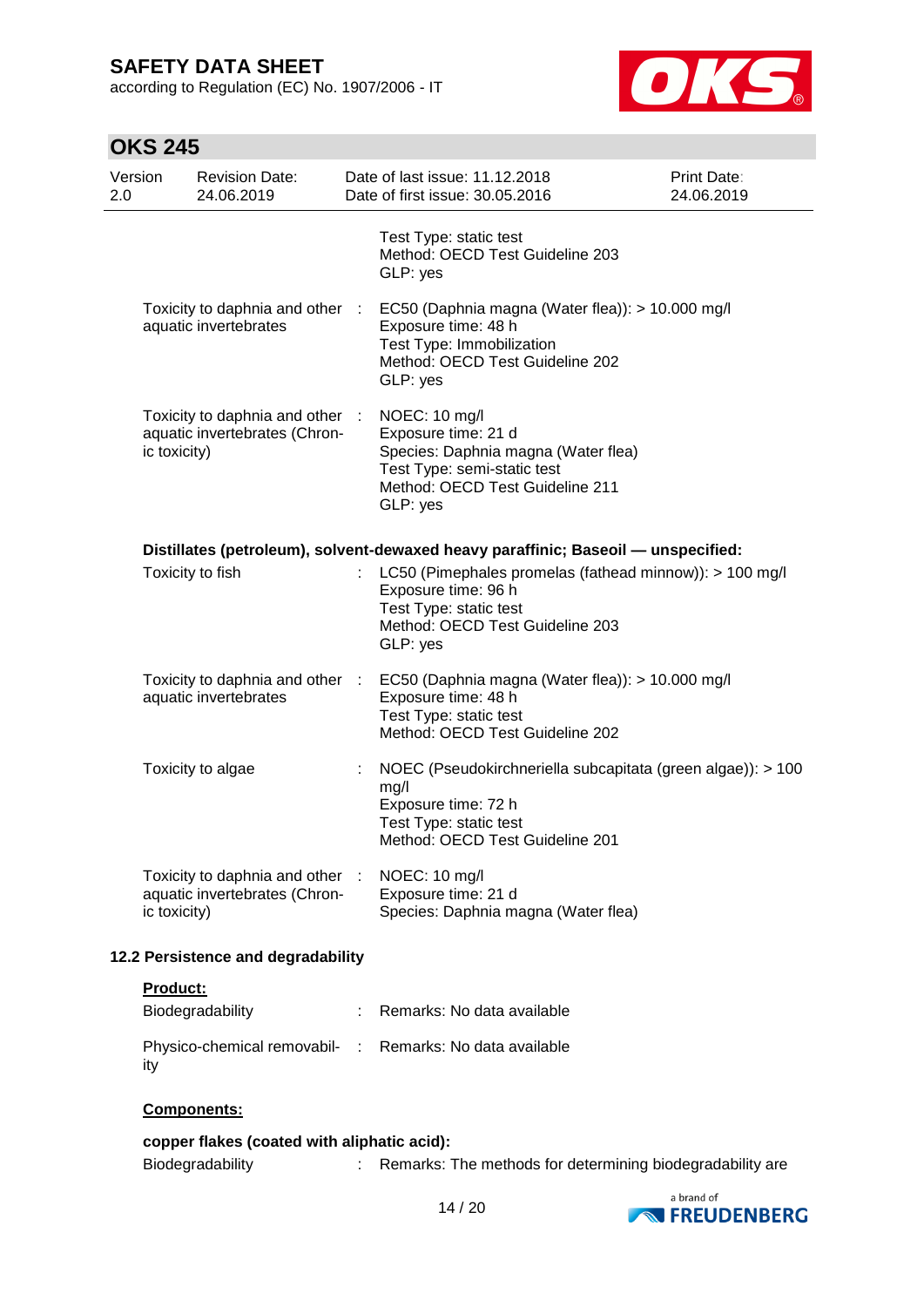according to Regulation (EC) No. 1907/2006 - IT



|                | <b>OKS 245</b>  |                                                    |    |                                                                                                                                                                                                                         |                                  |
|----------------|-----------------|----------------------------------------------------|----|-------------------------------------------------------------------------------------------------------------------------------------------------------------------------------------------------------------------------|----------------------------------|
| Version<br>2.0 |                 | <b>Revision Date:</b><br>24.06.2019                |    | Date of last issue: 11.12.2018<br>Date of first issue: 30.05.2016                                                                                                                                                       | <b>Print Date:</b><br>24.06.2019 |
|                |                 |                                                    |    | not applicable to inorganic substances.                                                                                                                                                                                 |                                  |
|                |                 |                                                    |    | Distillates (petroleum), hydrotreated heavy paraffinic; Baseoil - unspecified:                                                                                                                                          |                                  |
|                |                 | Biodegradability                                   |    | Test Type: aerobic<br>Inoculum: activated sludge<br>Result: Not rapidly biodegradable<br>Biodegradation: 3 %<br>Exposure time: 28 d<br>Method: OECD Test Guideline 301B<br>GLP: yes                                     |                                  |
|                |                 |                                                    |    | Distillates (petroleum), solvent-dewaxed heavy paraffinic; Baseoil — unspecified:                                                                                                                                       |                                  |
|                |                 | Biodegradability                                   | ÷. | Test Type: aerobic<br>Inoculum: activated sludge<br>Result: Not rapidly biodegradable<br>Biodegradation: 31 %<br>Exposure time: 28 d<br>Method: OECD Test Guideline 301B<br>GLP: yes                                    |                                  |
|                |                 | 12.3 Bioaccumulative potential                     |    |                                                                                                                                                                                                                         |                                  |
|                | <b>Product:</b> |                                                    |    |                                                                                                                                                                                                                         |                                  |
|                |                 | <b>Bioaccumulation</b>                             |    | Remarks: This mixture contains no substance considered to<br>be persistent, bioaccumulating and toxic (PBT).<br>This mixture contains no substance considered to be very<br>persistent and very bioaccumulating (vPvB). |                                  |
|                |                 | <b>Components:</b>                                 |    |                                                                                                                                                                                                                         |                                  |
|                | octanol/water   | Partition coefficient: n-                          |    | Distillates (petroleum), hydrotreated heavy paraffinic; Baseoil - unspecified:<br>log Pow: > 2                                                                                                                          |                                  |
|                |                 | 12.4 Mobility in soil                              |    |                                                                                                                                                                                                                         |                                  |
|                | <b>Product:</b> |                                                    |    |                                                                                                                                                                                                                         |                                  |
|                | Mobility        |                                                    |    | Remarks: No data available                                                                                                                                                                                              |                                  |
|                |                 | Distribution among environ-<br>mental compartments |    | Remarks: No data available                                                                                                                                                                                              |                                  |
|                |                 | 12.5 Results of PBT and vPvB assessment            |    |                                                                                                                                                                                                                         |                                  |
|                | <b>Product:</b> |                                                    |    |                                                                                                                                                                                                                         |                                  |
|                | Assessment      |                                                    |    | This substance/mixture contains no components considered<br>to be either persistent, bioaccumulative and toxic (PBT), or<br>very persistent and very bioaccumulative (vPvB) at levels of<br>0.1% or higher              |                                  |

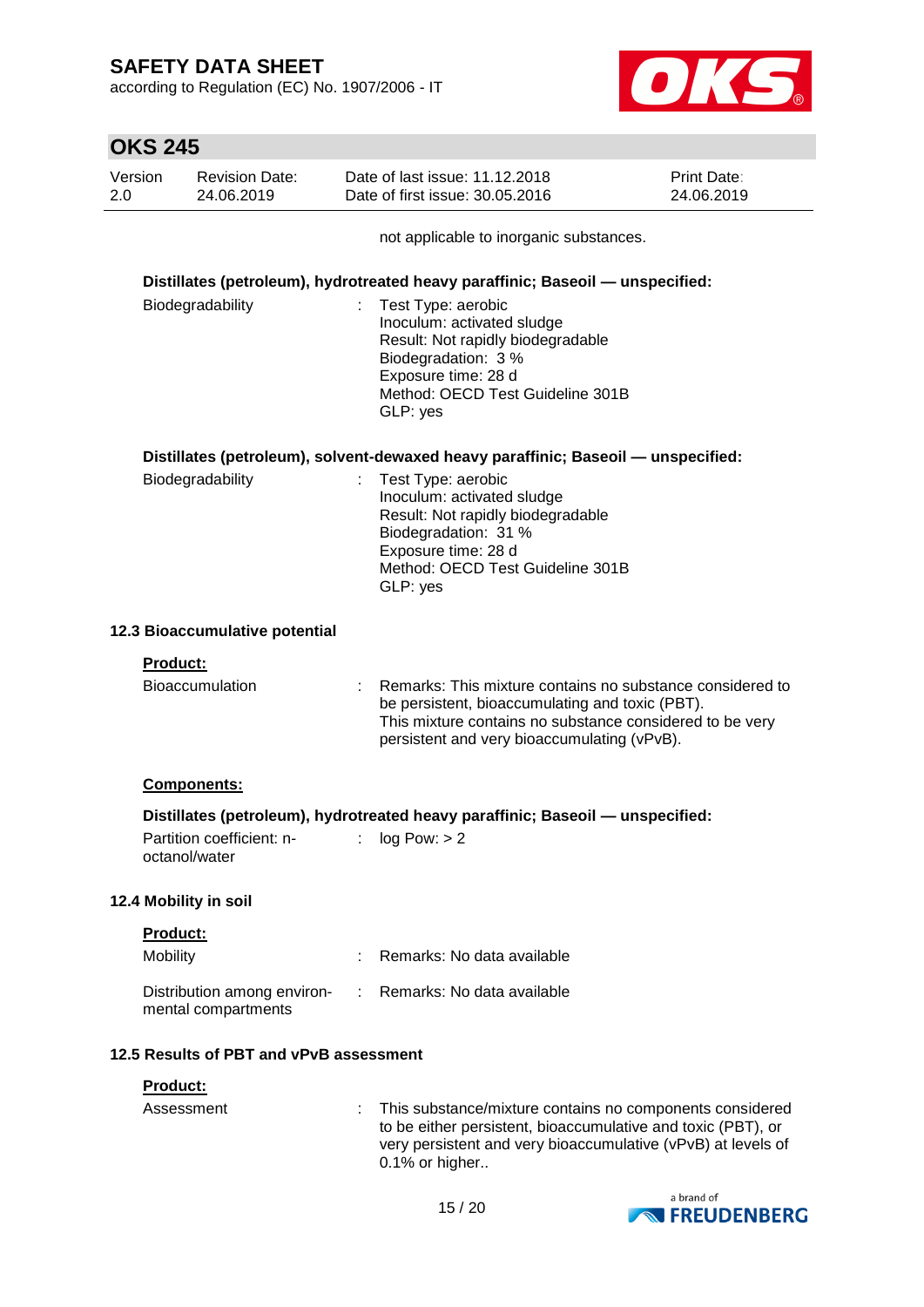according to Regulation (EC) No. 1907/2006 - IT



# **OKS 245**

| Version | Revision Date: | Date of last issue: 11.12.2018  | <b>Print Date:</b> |
|---------|----------------|---------------------------------|--------------------|
| -2.0    | 24.06.2019     | Date of first issue: 30.05.2016 | 24.06.2019         |

### **Components:**

| Distillates (petroleum), hydrotreated heavy paraffinic; Baseoil — unspecified: |  |                                                                     |  |  |
|--------------------------------------------------------------------------------|--|---------------------------------------------------------------------|--|--|
| Assessment                                                                     |  | : Non-classified vPvB substance. Non-classified PBT sub-<br>stance. |  |  |

### **12.6 Other adverse effects**

### **Product:**

| Additional ecological infor- | Toxic to aquatic life with long lasting effects. |
|------------------------------|--------------------------------------------------|
| mation                       |                                                  |

### **SECTION 13: Disposal considerations**

| 13.1 Waste treatment methods |                                                                                                                                                                                                                    |
|------------------------------|--------------------------------------------------------------------------------------------------------------------------------------------------------------------------------------------------------------------|
| Product                      | The product should not be allowed to enter drains, water<br>courses or the soil.<br>Do not dispose of with domestic refuse.<br>Dispose of as hazardous waste in compliance with local and<br>national regulations. |
|                              | Waste codes should be assigned by the user based on the<br>application for which the product was used.                                                                                                             |
| Contaminated packaging       | Packaging that is not properly emptied must be disposed of as<br>÷<br>the unused product.<br>Dispose of waste product or used containers according to<br>local regulations.                                        |
|                              | The following Waste Codes are only suggestions:                                                                                                                                                                    |

### **SECTION 14: Transport information**

| 14.1 UN number               |                                   |
|------------------------------|-----------------------------------|
| <b>ADR</b>                   | Not regulated as a dangerous good |
| <b>IMDG</b>                  | Not regulated as a dangerous good |
| <b>IATA</b>                  | Not regulated as a dangerous good |
| 14.2 UN proper shipping name |                                   |
| <b>ADR</b>                   | Not regulated as a dangerous good |
| <b>IMDG</b>                  | Not regulated as a dangerous good |
| IATA                         | Not regulated as a dangerous good |
|                              |                                   |

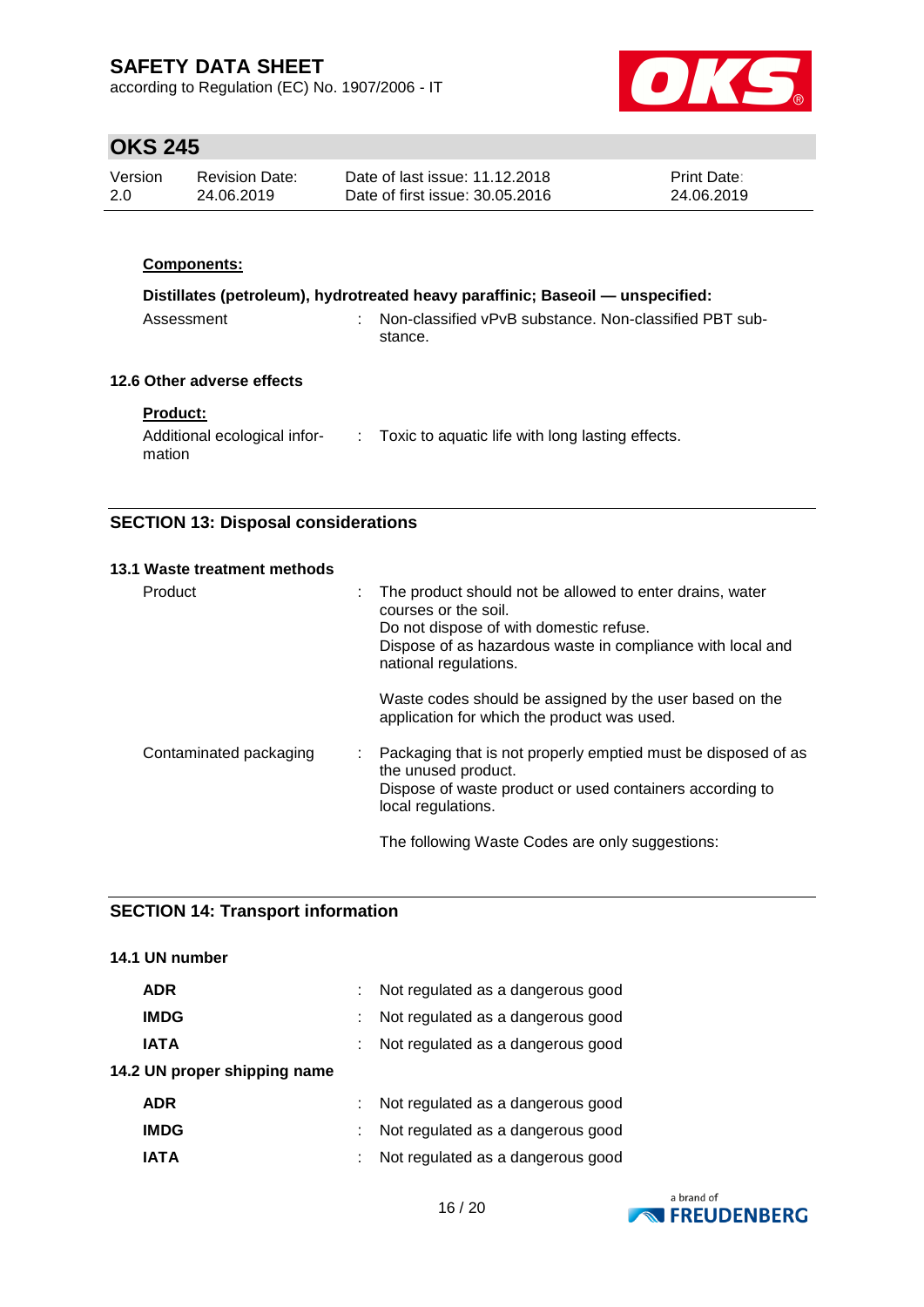according to Regulation (EC) No. 1907/2006 - IT



# **OKS 245**

| Version<br>2.0                    | <b>Revision Date:</b><br>24.06.2019                                     | Date of last issue: 11.12.2018<br>Date of first issue: 30.05.2016 | Print Date:<br>24.06.2019 |  |  |  |
|-----------------------------------|-------------------------------------------------------------------------|-------------------------------------------------------------------|---------------------------|--|--|--|
|                                   | 14.3 Transport hazard class(es)                                         |                                                                   |                           |  |  |  |
| <b>ADR</b>                        |                                                                         | Not regulated as a dangerous good                                 |                           |  |  |  |
| <b>IMDG</b>                       |                                                                         | Not regulated as a dangerous good                                 |                           |  |  |  |
| <b>IATA</b>                       |                                                                         | Not regulated as a dangerous good                                 |                           |  |  |  |
|                                   | 14.4 Packing group                                                      |                                                                   |                           |  |  |  |
| <b>ADR</b>                        |                                                                         | Not regulated as a dangerous good                                 |                           |  |  |  |
| <b>IMDG</b>                       |                                                                         | Not regulated as a dangerous good                                 |                           |  |  |  |
|                                   | <b>IATA (Cargo)</b>                                                     | Not regulated as a dangerous good                                 |                           |  |  |  |
| <b>IATA (Passenger)</b>           |                                                                         | Not regulated as a dangerous good                                 |                           |  |  |  |
| <b>14.5 Environmental hazards</b> |                                                                         |                                                                   |                           |  |  |  |
| <b>ADR</b>                        |                                                                         | Not regulated as a dangerous good                                 |                           |  |  |  |
| <b>IMDG</b>                       |                                                                         | Not regulated as a dangerous good                                 |                           |  |  |  |
|                                   | <b>IATA (Passenger)</b>                                                 | Not regulated as a dangerous good                                 |                           |  |  |  |
|                                   | <b>IATA (Cargo)</b>                                                     | Not regulated as a dangerous good                                 |                           |  |  |  |
|                                   | 14.6 Special precautions for user<br>No special precautions required.   |                                                                   |                           |  |  |  |
|                                   | 14.7 Transport in bulk according to Annex II of Marpol and the IBC Code |                                                                   |                           |  |  |  |
|                                   | Remarks                                                                 | Not applicable for product as supplied.                           |                           |  |  |  |

### **SECTION 15: Regulatory information**

| REACH - Candidate List of Substances of Very High<br>Concern for Authorisation (Article 59).                                           |        | This product does not contain sub-<br>stances of very high concern (Regu-<br>lation (EC) No 1907/2006 (REACH),<br>Article 57).                             |
|----------------------------------------------------------------------------------------------------------------------------------------|--------|------------------------------------------------------------------------------------------------------------------------------------------------------------|
| REACH - List of substances subject to authorisation<br>(Annex XIV)                                                                     |        | Not applicable                                                                                                                                             |
| Regulation (EC) No 1005/2009 on substances that de-<br>plete the ozone layer                                                           |        | Not applicable                                                                                                                                             |
| lutants                                                                                                                                | $\sim$ | Not applicable                                                                                                                                             |
| Regulation (EC) No 649/2012 of the European Parlia-<br>ment and the Council concerning the export and import<br>of dangerous chemicals |        | Not applicable                                                                                                                                             |
|                                                                                                                                        | ture   | 15.1 Safety, health and environmental regulations/legislation specific for the substance or mix-<br>Regulation (EC) No 850/2004 on persistent organic pol- |

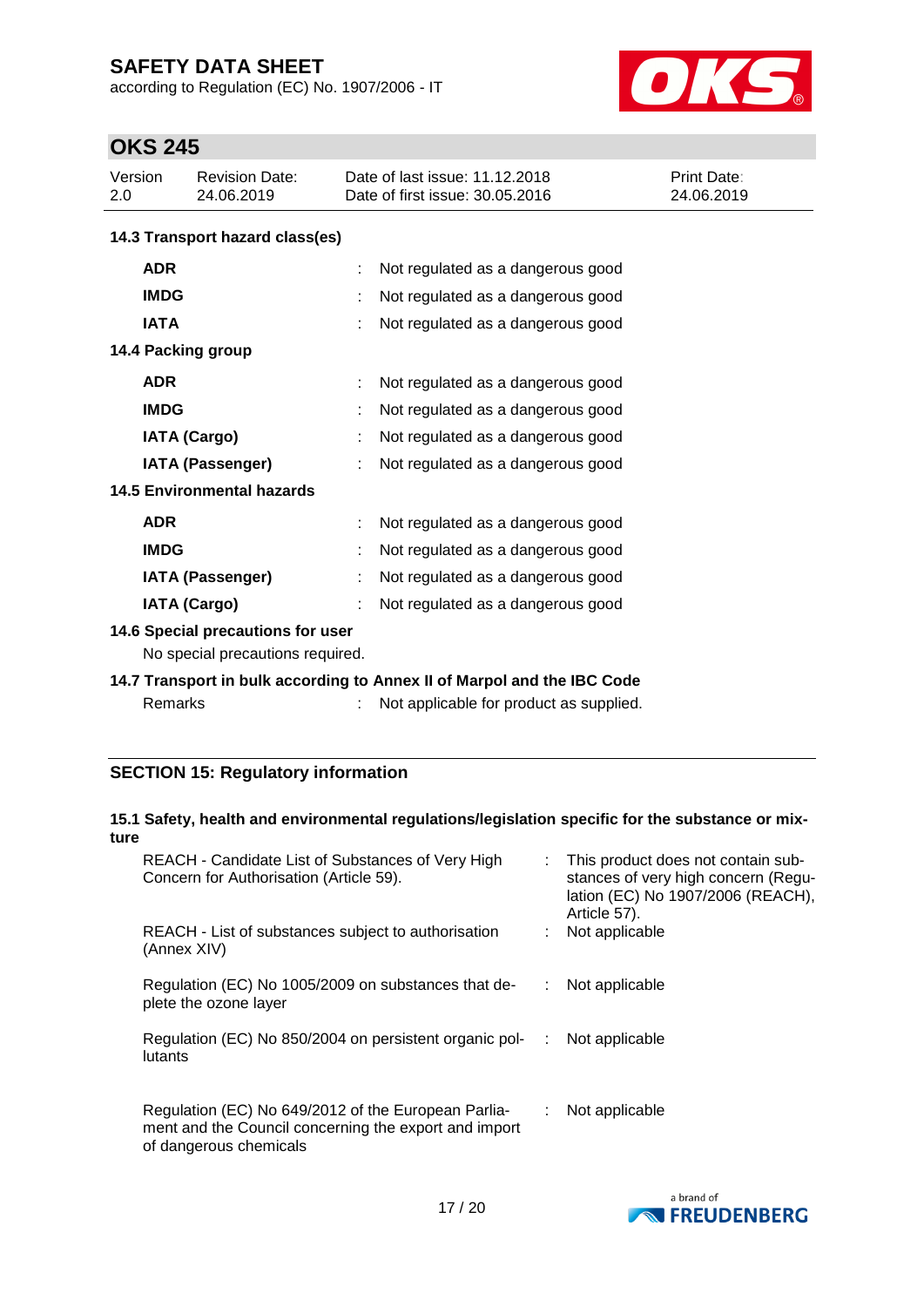according to Regulation (EC) No. 1907/2006 - IT



| <b>OKS 245</b> |                                                                                                                                                      |   |                                                                                                                                                                                                                                                                                                                                                                                                                                |                       |                           |
|----------------|------------------------------------------------------------------------------------------------------------------------------------------------------|---|--------------------------------------------------------------------------------------------------------------------------------------------------------------------------------------------------------------------------------------------------------------------------------------------------------------------------------------------------------------------------------------------------------------------------------|-----------------------|---------------------------|
| Version<br>2.0 | <b>Revision Date:</b><br>24.06.2019                                                                                                                  |   | Date of last issue: 11.12.2018<br>Date of first issue: 30.05.2016                                                                                                                                                                                                                                                                                                                                                              |                       | Print Date:<br>24.06.2019 |
|                | REACH - Restrictions on the manufacture, placing on<br>the market and use of certain dangerous substances,<br>preparations and articles (Annex XVII) |   |                                                                                                                                                                                                                                                                                                                                                                                                                                | Not applicable        |                           |
|                |                                                                                                                                                      |   | Seveso III: Directive 2012/18/EU of the European Parliament and of the Council on the control of<br>major-accident hazards involving dangerous substances.                                                                                                                                                                                                                                                                     |                       |                           |
| 34             |                                                                                                                                                      |   | Petroleum products: (a)<br>gasolines and naphthas,<br>(b) kerosenes (including jet<br>fuels), (c) gas oils (includ-<br>ing diesel fuels, home<br>heating oils and gas oil<br>blending streams), (d)<br>heavy fuel oils (e) alterna-<br>tive fuels serving the same<br>purposes and with similar<br>properties as regards<br>flammability and environ-<br>mental hazards as the<br>products referred to in<br>points (a) to (d) | Quantity 1<br>2.500 t | Quantity 2<br>25.000 t    |
|                | Volatile organic compounds                                                                                                                           | ÷ | Directive 2010/75/EU of 24 November 2010 on industrial<br>emissions (integrated pollution prevention and control)<br>Remarks: Not applicable                                                                                                                                                                                                                                                                                   |                       |                           |
|                | Other requisitions:                                                                                                                                  |   |                                                                                                                                                                                                                                                                                                                                                                                                                                |                       |                           |

Other regulations:

Legislative Decree April 9,2008, 81 (Implementation of Article 1 of the Law of 3 August 2007, n. 123, concerning the protection of health and safety in the workplace.) and subsequent amendments

Legislative Decree April 3, 2006, n.152, (Environmental standards) and subsequent amendments

Legislative Decree February 6, 2009, 21 (Regulations for the execution of the provisions laid down in Regulation (EC) no. 648/2004 on detergents)

#### **15.2 Chemical safety assessment**

This information is not available.

### **SECTION 16: Other information**

#### **Full text of H-Statements**

| H <sub>302</sub> | : Harmful if swallowed.                                 |
|------------------|---------------------------------------------------------|
| H <sub>319</sub> | : Causes serious eye irritation.                        |
| H <sub>331</sub> | $\therefore$ Toxic if inhaled.                          |
| H <sub>335</sub> | : May cause respiratory irritation.                     |
| H400             | $\therefore$ Very toxic to aquatic life.                |
| H410             | : Very toxic to aquatic life with long lasting effects. |



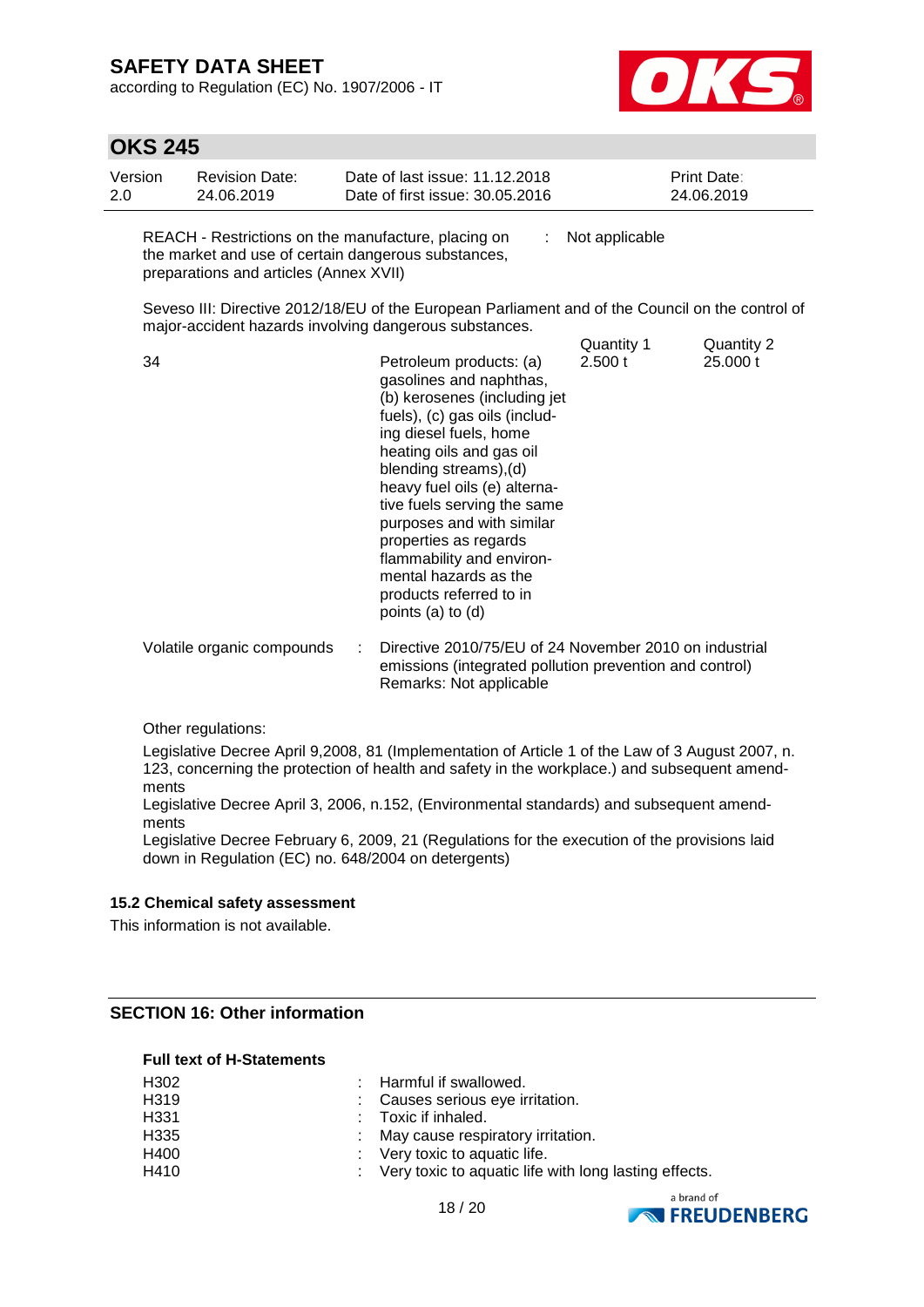according to Regulation (EC) No. 1907/2006 - IT



# **OKS 245**

Version 2.0 Revision Date: 24.06.2019

Date of last issue: 11.12.2018 Date of first issue: 30.05.2016 Print Date: 24.06.2019

#### **Full text of other abbreviations**

Note L **interpretent in the classification as a carcinogen need not apply if it can be** shown that the substance contains less than 3 % DMSO extract as measured by IP 346 "Determination of polycyclic aromatics in unused lubricating base oils and asphaltene free petroleum fractions - Dimethyl sulphoxide extraction refractive index method", Institute of Petroleum, London. This note applies only to certain complex oil-derived substances in Part 3.

ADN - European Agreement concerning the International Carriage of Dangerous Goods by Inland Waterways; ADR - European Agreement concerning the International Carriage of Dangerous Goods by Road; AICS - Australian Inventory of Chemical Substances; ASTM - American Society for the Testing of Materials; bw - Body weight; CLP - Classification Labelling Packaging Regulation; Regulation (EC) No 1272/2008; CMR - Carcinogen, Mutagen or Reproductive Toxicant; DIN - Standard of the German Institute for Standardisation; DSL - Domestic Substances List (Canada); ECHA - European Chemicals Agency; EC-Number - European Community number; ECx - Concentration associated with x% response; ELx - Loading rate associated with x% response; EmS - Emergency Schedule; ENCS - Existing and New Chemical Substances (Japan); ErCx - Concentration associated with x% growth rate response; GHS - Globally Harmonized System; GLP - Good Laboratory Practice; IARC - International Agency for Research on Cancer; IATA - International Air Transport Association; IBC - International Code for the Construction and Equipment of Ships carrying Dangerous Chemicals in Bulk; IC50 - Half maximal inhibitory concentration; ICAO - International Civil Aviation Organization; IECSC - Inventory of Existing Chemical Substances in China; IMDG - International Maritime Dangerous Goods; IMO - International Maritime Organization; ISHL - Industrial Safety and Health Law (Japan); ISO - International Organisation for Standardization; KECI - Korea Existing Chemicals Inventory; LC50 - Lethal Concentration to 50 % of a test population; LD50 - Lethal Dose to 50% of a test population (Median Lethal Dose); MARPOL - International Convention for the Prevention of Pollution from Ships; n.o.s. - Not Otherwise Specified; NO(A)EC - No Observed (Adverse) Effect Concentration; NO(A)EL - No Observed (Adverse) Effect Level; NOELR - No Observable Effect Loading Rate; NZIoC - New Zealand Inventory of Chemicals; OECD - Organization for Economic Co-operation and Development; OPPTS - Office of Chemical Safety and Pollution Prevention; PBT - Persistent, Bioaccumulative and Toxic substance; PICCS - Philippines Inventory of Chemicals and Chemical Substances; (Q)SAR - (Quantitative) Structure Activity Relationship; REACH - Regulation (EC) No 1907/2006 of the European Parliament and of the Council concerning the Registration, Evaluation, Authorisation and Restriction of Chemicals; RID - Regulations concerning the International Carriage of Dangerous Goods by Rail; SADT - Self-Accelerating Decomposition Temperature; SDS - Safety Data Sheet; SVHC - Substance of Very High Concern; TCSI - Taiwan Chemical Substance Inventory; TRGS - Technical Rule for Hazardous Substances; TSCA - Toxic Substances Control Act (United States); UN - United Nations; vPvB - Very Persistent and Very Bioaccumulative

#### **Further information**

| <b>Classification of the mixture:</b> |      | <b>Classification procedure:</b> |  |
|---------------------------------------|------|----------------------------------|--|
| <b>Aquatic Chronic 3</b>              | H412 | Calculation method               |  |